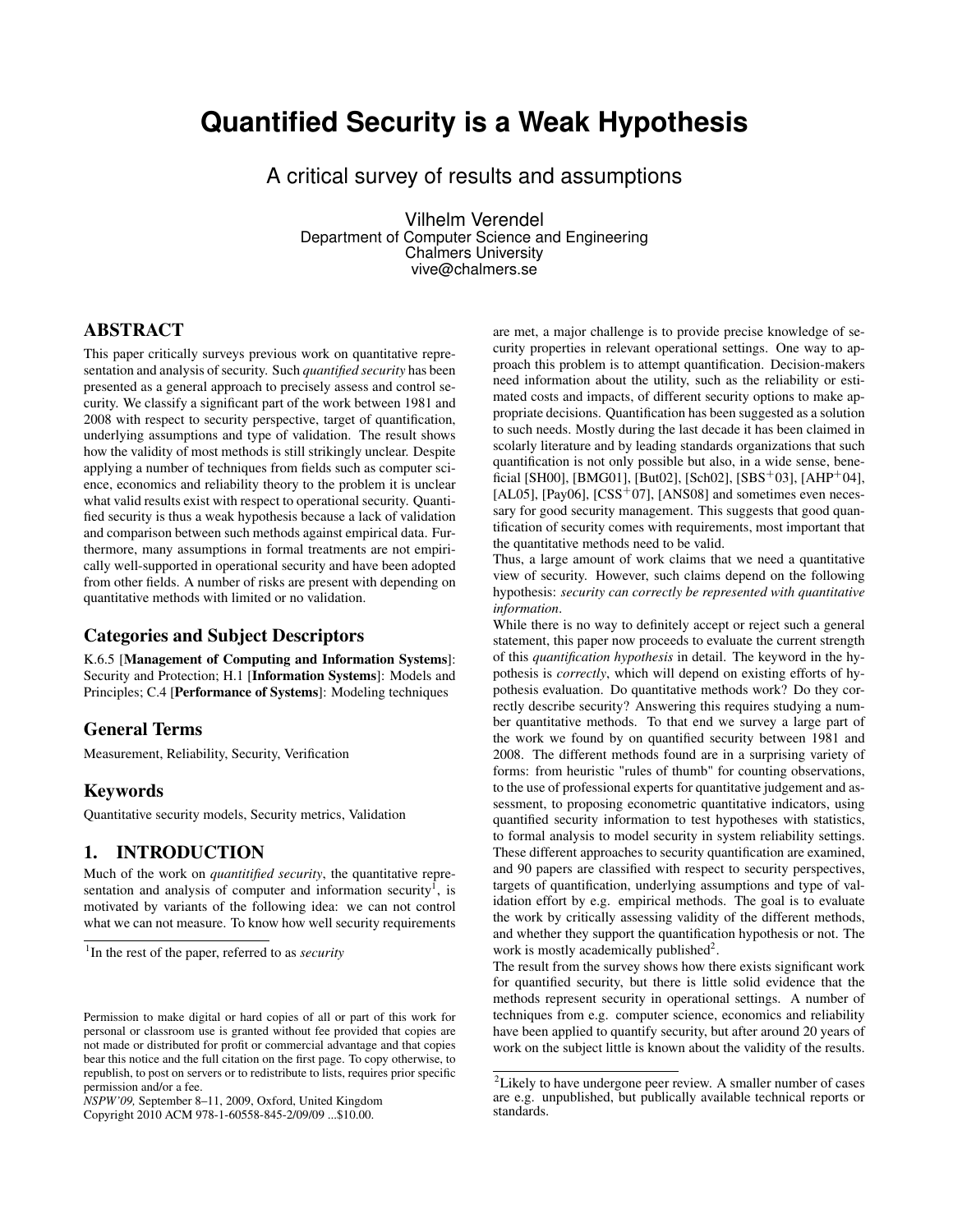Without proper validation of such quantitative methods there are a number of risks when it comes to operational usage: from economic, engineering and usability standpoints. We discuss problems that makes quantification hard and finally consider what may be required for progress in the field.

## 2. BACKGROUND

Here, terms and concepts are defined for the rest of the paper (despite that ambiguity exists in parts in the literature under review, e.g. with security measurements and metrics).

## 2.1 Weak hypotheses

To make the concept of a *weak hypothesis* (our terminology) more precise, we relate to Karl Popper's model [Pop59] of scientific knowledge particularly in the empirical sciences. In this view descriptive (e.g. quantitative) methods that attempt to represent empirical facts are seen as *hypotheses* that can be either incorrect or correct to a varying degree. While many methods of generating hypotheses are important, the ultimate and crucial way to learn about the correctness of a hypothesis is by challenging empirical tests. If hypotheses are successful in describing outcomes of experiments, e.g. by repeated large-sample tests, they get *corroborated*. Alternatively, hypotheses can also be *falsified* by inconsistent evidence and anomalies. The latter requires replacing or modification of hypotheses.

In the light of Popper's view above, we will call a hypothesis *weak* if it lacks clear tests of its descriptive correctness. This denotes a hypothesis (here a quantitative method) where too little is known about its correctness to call it corroborated or falsified. This ultimately depends on a lack of empirical tests or unclear evidence.

### 2.2 Measurements, metrics and models

Security measurements, metrics and models are here related to each other in the following way. A *measurement* is made by observing the outcome of an event using some appropriate method to collect the result into data. A *metric* assigns such data onto some kind of scale in order to correctly represent some security attribute of a system under consideration [BF08]. This scale is in our case quantitative<sup>3</sup> in order to provide precise evaluation of systems. For valid assignments, this allows correct and precise assessment and comparison of systems using e.g. the absolute values or number ordering. Furthermore, the idea of a security *model* in our context is to provide a formal representation (e.g. sets of equations) that corresponds well to security for systems under consideration. A valid model can then be used to derive quantities of interest using appropriate parameters and data.

Models are required for quantification as soon as there is a nontrivial relationship between possible measurements and the attribute that one wants to quantify: data from potentially imprecise or uncertain measurements needs to be related to some definition of security. In the light of this, building and validating quantitative models for security is of crucial interest when one requires or claims accuracy in describing security.

It is clear that metrics and models for security need validation: using correct assumptions or success with describing actual evidence. Otherwise they may have limited utility: in the worst case a model of the modeler(s) understanding rather actual systems under consideration. For measurements, it is hard to make clear distinctions in some cases: measuring is dependent on assumed models of the events they are meant to observe. An example is security intrusion detection: events of interest to observe are intrusions (with known limitations and uncertainty[Axe00]), but e.g. counting such events in practice blur the line between measurements, metrics and models. Validation is emphasized later in the paper, but mostly ignoring these subtleties since they are unnecessary for the main point.

# 3. OPERATIONAL SECURITY

We are mainly considering quantification of *operational security*: security for systems in realistic environments (e.g. the Internet, the infrastructure of an organization, or any realistic interaction with non-trivial threats). Computer and information systems are constantly being exposed to a variety of threats, potentially leading to attacks and violation of security policies. This section presents a simple conceptual model of operational security and some characteristics that make modeling of security a challenging problem.

## 3.1 Basic components

This paper uses a minimal and coarse conceptual model of security in order to easily incorporate different lines of research into the same framework. The survey views operational security as having at least the following components

- Systems: technical/structural components, security controls and users.
- Threats: active and passive agents (ranging from people to code and random failures) capable of attack and violating security properties of a system.
- Vulnerabilities: system properties that allow realization of attacks.

The structure and interaction between these (often interdependent) components leads to a number of events over time: a threat needs to interact with a vulnerability in a system to potentially turn an *attack* (attempt to use vulnerability) into a successful security *breach* (with respect to a systems security policy). Breaches have further *loss impact* (that can often be understood in economic terms) as well as further secondary events such as structural change of systems or threats. Systems often contain a number of components that are security controls that are the subject of quantification. As noted above, this work deliberately ignores finer and detailed descriptions of systems except for short description in Tables 1, 2 and 8.

## 3.2 Characteristics of Operational Security

A number of properties make operational security a challenge to understand and model, compared to some other problems approached with quantitative methods. It is characterized by the following properties, among others:

- Dynamics, with systems and threats that are adaptive and learning from interaction. Threats with learning may adapt to security mechanisms in systems, and systems themselves may adapt to threats and security events. When vulnerabilities have been used, threats may target novel types - or similar, but unknown, vulnerabilities. Security decisions often depend on interplay and deliberate tradeoffs [KH03, LW05, BOS07, GKMR07] for the different agents that are involved. Thus, even in a fixed environment of systems and threats the behavior and patterns of security events may change over time.
- Low stationarity, with systems, threat environments and vulnerabilities that may change rapidly [Sch04]. This may have

<sup>&</sup>lt;sup>3</sup>This paper considers work with quantification mostly using the ratio scale, which allows comparisons and certain other properties.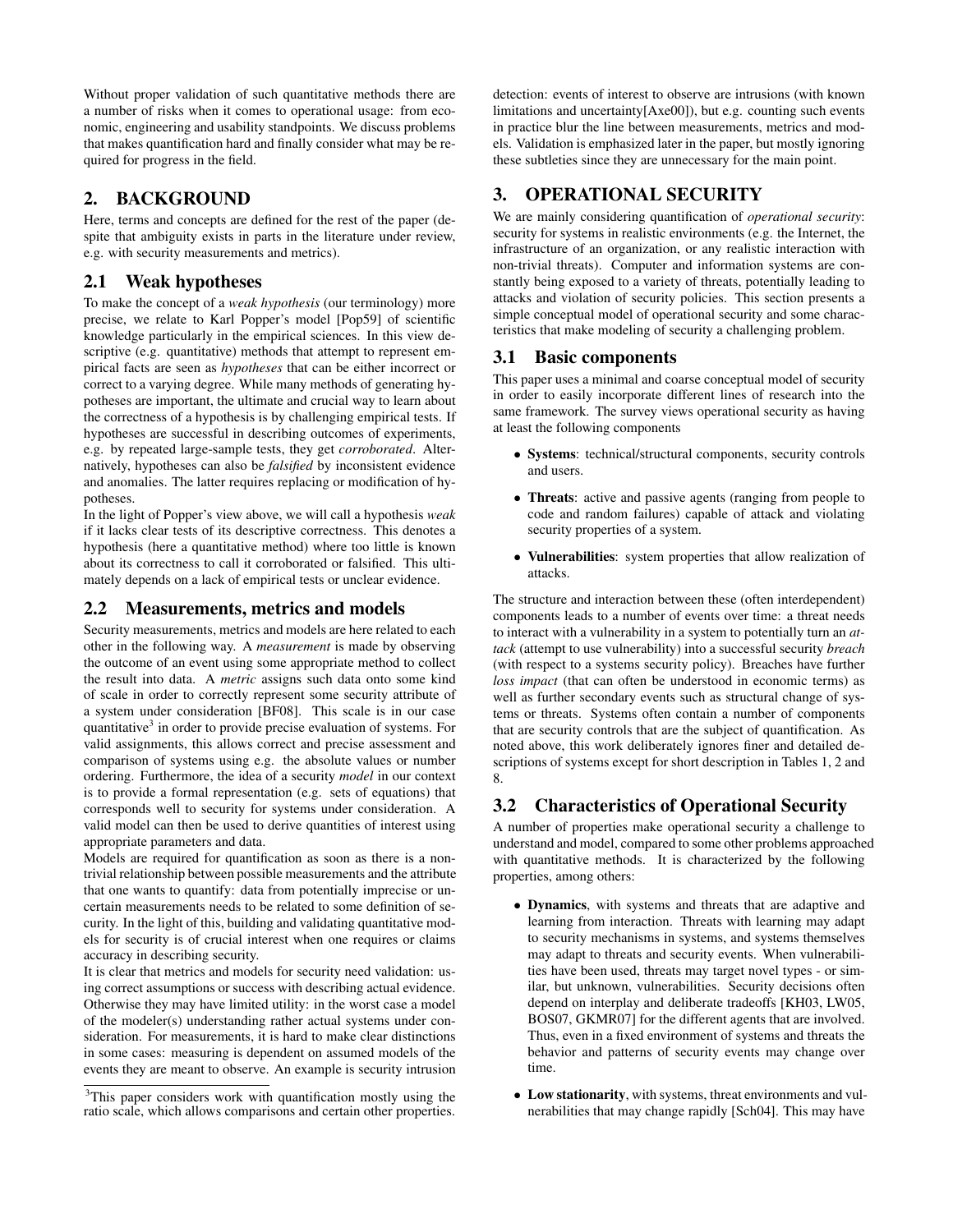impact on the robustness of security properties. An example is software systems: composed of parts that are easy to update, patch and re-engineer. This has its benefits in terms of flexibility, but makes systems more complicated. Furthermore, novel threats and attack methods may appear quickly and change the threat environment. An example is the Internet: spatial and temporal distance often set no barriers for threats and do not prevent quick changes. Threats may not only learn and improve over time, but also disappear or arrive which is hard to observe [Ozm05]. Such potential changes of many basic components may lead to changing patterns of security events (compared to the dynamics in a given system).

- Economics, with self-interested agents (attackers as threats, but also defenders and other decision-makers with interests) seeking to achieve their goals where there is conflict of interest [And01, Bie04, LW05, AM07]. Security attacks are often realized by planned actions rather than random faults [MKF03, GKMR07]. This means that failures may occur and be realized differently than in physical systems that are the target of constant physical stress.
- Dependence, with intentional and strategic threats (usually people) that do not act seemingly independent and randomly (such as churn in physical systems, e.g. hardware reliability). Security failures are often highly *directed, designed faults*. Attackers have the capability to plan and launch sequences of attacks that are highly correlated (in e.g. time or targets) against different systems and components. Evidence shows that many processes in security contain events that are not independent [MKF03, NST04, Bie04, Ozm07, KDA+07]
- Uncertainty, with most decisions in security have to be made with uncertainty and limited information about consequences of actions [Ver08]. Many factors cannot be directly observed when making decisions: measurement of remote threats can be hard and uncertain, and controlled measurements such as intrusion detection has limits [Axe00] and is far from perfect. This requires agents in operational security to decide with uncertainties.

The properties above will be used for framing the analysis in the following sections.

## 4. SURVEY METHODOLOGY

The survey presents (to the authors best knowledge) a significant and representative overview of work between 1981 and 2008 containing

- 1. Security models: formal representation of operational security aimed to represent quantitative information of interest
- 2. Security metrics: quantitative measurement-based indicators for various targets in operational security
- 3. Security frameworks: general methods for quantitative analysis of security (not necessarily specific models or metrics), proposing frameworks and mechanisms for quantification

The rest of the paper will sometimes simply refer to these as *quantitative methods*. Thus, our criteria are broad, but this is a natural consequence arising from the number of different approaches that have been taken in attempts to quantify security. Ultimately, we claim that the selected material is related to the quantification hypothesis that maybe allows an even broader perspective.

In practice, the following method was used to select, classify and analyze the material:

- 1. The initial material consisted of 140 documents, either peerreviewed research articles, technical reports or part of the standards literature that is emerging in the area. These were found by exhaustive search: articles were picked from from various sources and databases in attempts to match the three criteria of quantified methods above. The limiting factor was the effort the author could spend on collection.
- 2. The work found have appeared since 1981, but there seems to have been almost no mentioning of the problem before around 1990. The material that was considered is limited to between  $1981$  and  $2008<sup>4</sup>$ .
- 3. Work clearly diverging from operational security was not taken into account: such specific work which was discarded is quantitative analysis of cryptographic algorithms, information flow, or e.g. privacy metrics that offer highly specific analysis rather than of computer and information security in operational settings (as in Section 3).
- 4. A number of articles were discarded because of redundancy: the same or very similar ideas appeared in more than one publication, often by the same (or common subsets of) authors that have gradually extended an idea.
- 5. The taxonomy of perspectives, targets and assumptions were chosen by manual study of the original works.

Thus, the selection depends on judgement of a number of cases that may be unclear and not contained in the analysis, as well as limits to effort that could be spent. However, it appears to the author that most developed work with clarity and complete presentation has been selected, as well as all the major approaches that in the literature. The 90 articles selected are found by timeline in Tables 1, 2.

## 4.1 Taxonomy

The material was analyzed with respect to different variables, in order to understand which methods and support exists for the quantification hypothesis. With big diversity, there are a number of problems to understand and differentiate the quantitative methods that have been proposed. First, validity of a method depends on a clear definition or perspective of security. What is to be quantified is thus a matter of definition, which may influence how validation should be performed<sup>5</sup>. Second, it is important to know what security components, attributes or events that are considered as *target* for quantification. Third, to understand when a method is valid it is necessary to examine what assumptions are made for specific systems under consideration. It is important not to overgeneralize under specific assumptions. Finally, which different methods have been used to evaluate and validate results have to be understood. In order to clarify these points, the classification is with respect to the following variables

• Perspective: from which conceptual viewpoint the approach to security is taken. This depends on explicit or implicit motivation and in which scope the general idea of security is presented.

<sup>&</sup>lt;sup>4</sup>Systematic study of the area seems to have started in the early 1990s and started to get increased academic momentum during the last decade.

 $5A$  view of security in qualitative terms of e.g. Confidentiality, Integrity and Availability may suggest different validation methods than e.g. security as a probabilistic guarantee of system attributes.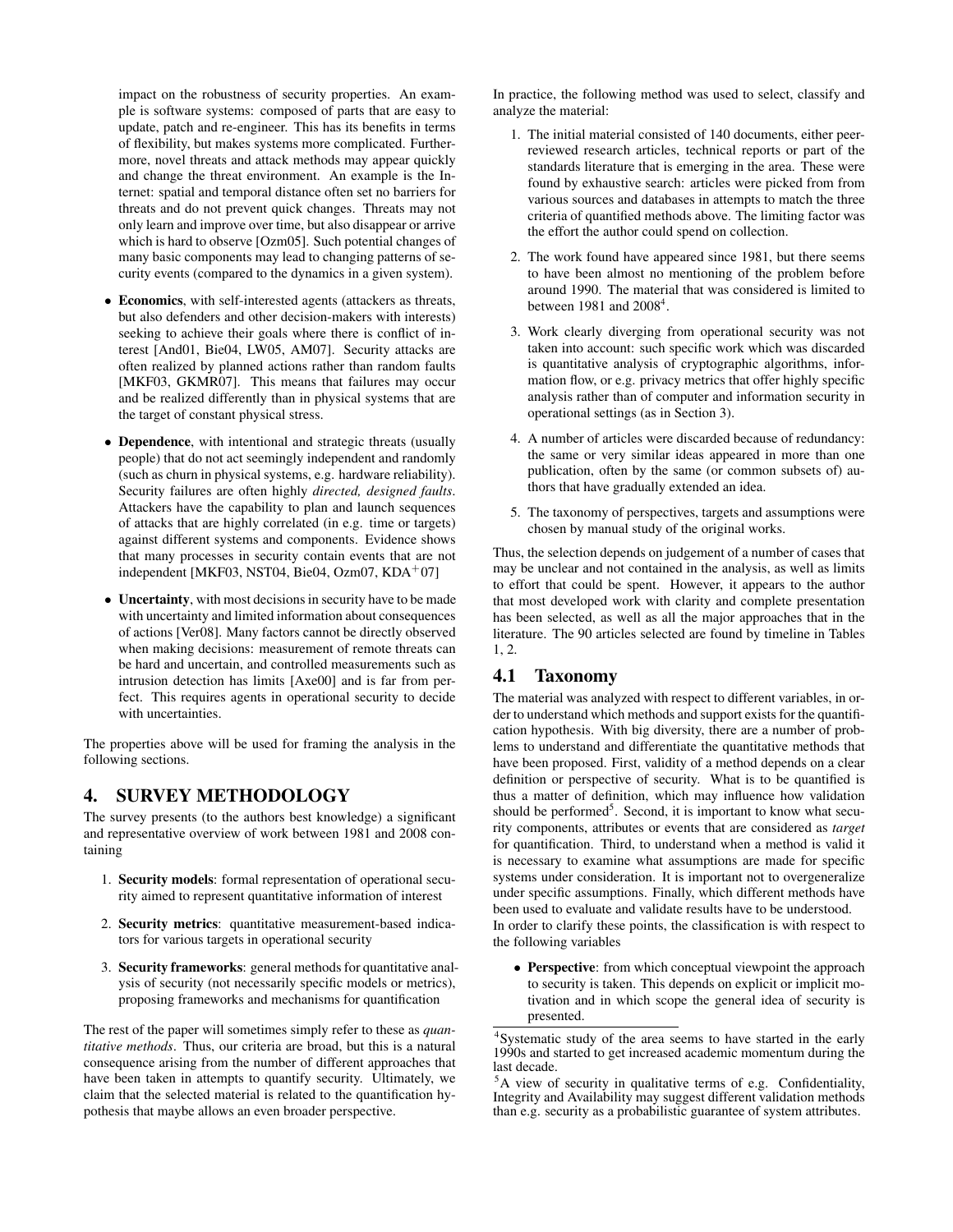- Target: targets with, or related to, operational security that are considered for desciption with quantitative methods.
- Assumptions: specific assumptions that were used, explicit or implicit ones. Important working assumptions that were used to model targets or motivate validation and quantitative methods.
- Validation: which kind of work that was used for validation, generally attempting to support or evaluate the quantitative method under consideration. Which kind of methods that were used to support claims and results.

### 4.2 Perspective

Perspectives were classified as

- CIA (CIA): the classic viewpoint of Confidentiality, Integrity and Availability.
- Economic (ECO): economics and risk analysis. This typically consists of analysis in terms of different self-interested agents or risk and trade-offs with various consequences.
- Reliability (REL): reliability and dependability theory. This typically means to consider stochastic processes and probabilistic analysis for the rate of failure events in a system.
- Other (OTH): various other techniques, often from computer science. One example is the extensive use of different graph models. Further specified among the keywords.

#### 4.3 Target

The targets for quantified methods were classified as

- Economic (ECO): economic efficiciency, incentives, impact and risk of security events and threats.
- Framework (FRA): framework regarding how to develop and select quantification method (models or metrics)
- System (SYS): components and their structure in the system under consideration, and how they relate to security.
- Threat (THR): the threat (active or passive), attacker motivations (rewards) and actions (attacks, breaches).
- Vulnerability (VUL): existence or appearance of system vulnerabilities.

#### 4.4 Assumptions

The following assumptions were found and classified as

• Independence (IND): that random events in systems occur with *probabilistic independence* of each other. In formal security models, this has mostly been used to assume that complicated systems and sequences of events can be split into simpler independent parts. By assuming independence, it becomes easier to derive quantitative properties in the equilibrium behavior of systems in stochastic models. Two techniques assuming independence are common: Markov modeling (system states, in discrete or continous time) and arrival processes (how sequences of events occur). First, Markov models use the "memoryless" assumption: given a current state of a system, the following realizations are in probability conditionally independent of the past. Independence is often implicit in the use of random variables being exponentially distributed in time. Second, modeling arrivals (e.g.

vulnerability apperance) typically with the Poisson process: again, with security events occuring independently of each other (uncorrelated and rarely in bursts).

- Rationality (RAT): that the different agents (mostly human) will act rationally in uncertain situations, or in the case of experts - having rational judgement in providing information. Assuming rationality for formal models allows considering problems such as attacker modelling as formal optimization problems. For methods that depend on expert input, assuming that provided information is always the accurate description of some target.
- Stationarity (STA): that quantified system, threat or vulnerability properties are *invariant* over time or between environments. Here, when quantitative models are proposed with numerically fixed parameters without motivation. Generally, this also holds if parameters for a general method are presented as fixed from referring to limited (or no) empirical instances. This assumes that systems (e.g. software), threats (e.g. attackers) or vulnerabilities do not significantly change characteristics over time<sup>6</sup>.
- Additive (ADD): that quantitative information from system components can be composed in *an additive* manner to correctly describe a system from a quantitative description of its parts. This is sometimes used when modelling a hierarchical system or attacks in terms of their smaller and simpler parts.

## 4.5 Validation

Validation methods and work were classified as having

- Hypothetical (HYP): hypothetical examples, having unclear relation to actual phenomena and degree of realism.
- Empirical (EMP): empirical methods, such as systematic experimental gathering of data from operational settings.
- Simulation (SIM): simulation methods of some target.
- Theoretical (THE): formal or precise theoretical arguments to support results. This includes e.g. relating a metric or model to what attribute properties it is meant to represent and measure<sup>7</sup>.

The validation variable does not directly attempt to reflect correctness or quality of results. It attempts to describe the kind of work and the methods that have been used in work under consideration.

## 4.6 Keywords

Additionally, the material was described with a few relevant chosen keywords for target, scope and validation of the work.

#### 4.7 Previous surveys

A few previous surveys have been found relating to security modelling and quantification, but specific to the different perspectives under consideration. The two most relevant are [NST04] which considers models mostly from system reliability, and [VMP04] is specifically considering explicitly named security metrics. While being a few years old and more specific, there are no obvious inconsistencies with respect to our findings.

<sup>&</sup>lt;sup>6</sup>It is clear that the assumption of stationarity can be made more general to relate to models and methods: here, it is considered in a more limited sense.

 $7$ This is mostly conceivable in the following sense: recall that a metric needs validation in its relationship to a given attribute. The challenge is to relate a metric to a property of the target attribute.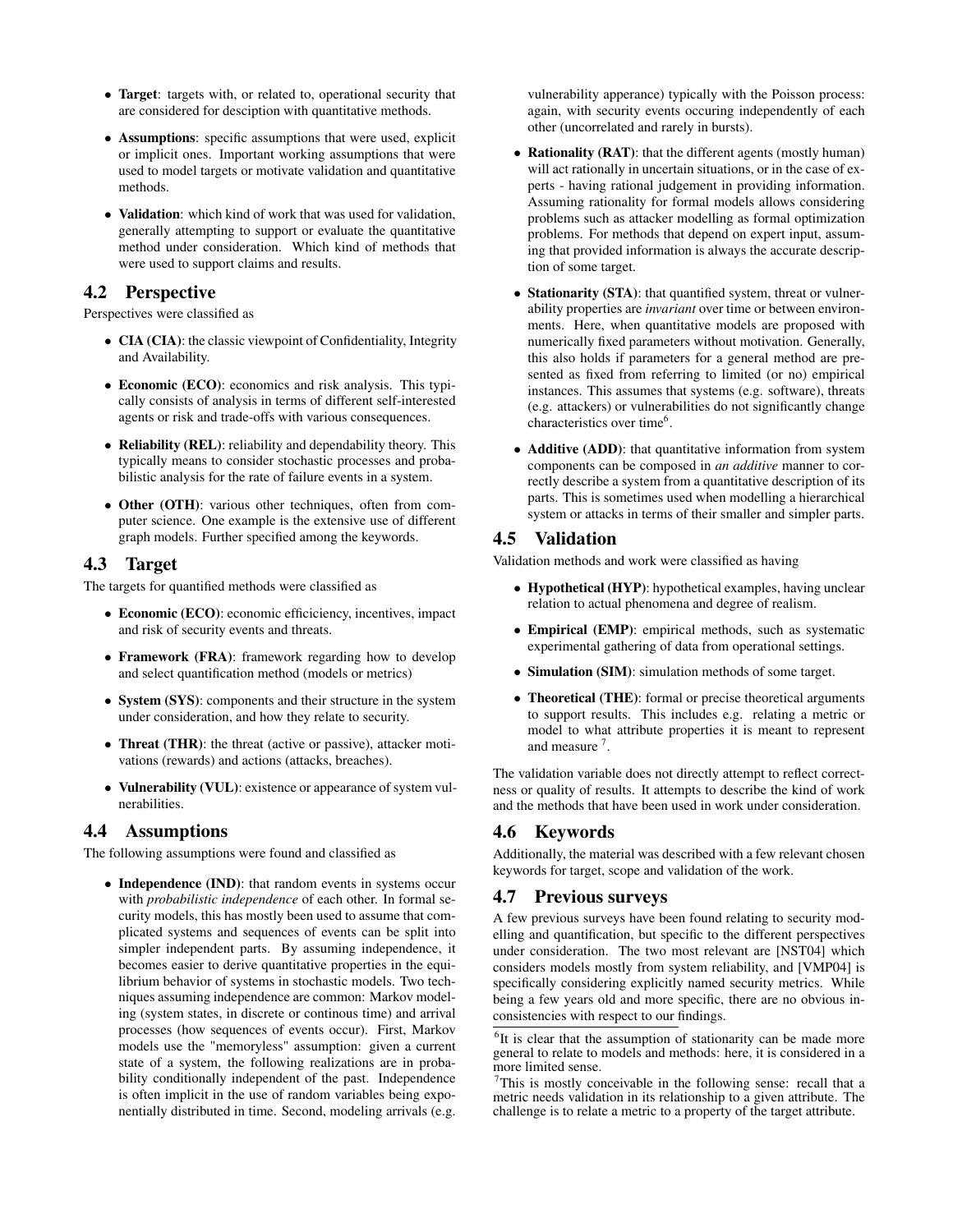|                      | Perspective       | Target                      | Assumptions             | Validation                 | Keywords                                                                                                                                                                                          |
|----------------------|-------------------|-----------------------------|-------------------------|----------------------------|---------------------------------------------------------------------------------------------------------------------------------------------------------------------------------------------------|
| [CS81]               | <b>ECO</b>        | ECO,FRA,SYS                 | <b>STA</b>              | <b>HYP</b>                 | Cost effectiveness of security controls, risk management, organizational                                                                                                                          |
| [Str90]              | ECO               | ECO                         |                         | EMP                        | Organization, Security efficiency, person survey                                                                                                                                                  |
| $ILBF+931$           | <b>REL</b>        | <b>FRA</b>                  |                         |                            | Applying reliability to security, attacker effort                                                                                                                                                 |
| [AFB95]              | <b>OTH</b>        | S <sub>YS</sub>             | ADD                     |                            | System Vulnerability Index (SVI)                                                                                                                                                                  |
| [DDK96]              | <b>REL</b>        | SYS, THR                    | <b>IND, STA</b>         | <b>EMP</b>                 | Privilege graph, Markov chain/Petri nets                                                                                                                                                          |
| $[VGM+96]$           | REL, OTH          | SYS, THR                    |                         | <b>SIM</b>                 | Adaptive vulnerability analysis, fault injection, time to intrusion                                                                                                                               |
| [JO97]               | <b>REL</b>        | SYS, THR                    | $\overline{\text{IND}}$ | EMP                        | Attack effort, breach process, university students                                                                                                                                                |
| [WW97]               | CLA               | <b>FRA</b>                  | ADD                     |                            | Metrics for CIA, composing metrics                                                                                                                                                                |
| [SPG98]              | ECO, OTH          | SYS, THR, VUL               | <b>RAT</b>              | <b>HYP</b>                 | Attack graph, network vulnerabilities, risk analysis, depends on database, attacker profile, 6 scenarios                                                                                          |
| [ODK99]              | <b>REL</b>        | SYS, THR                    | <b>IND, STA</b>         | <b>EMP</b>                 | Fixed vulnerabilities, one large system over two years                                                                                                                                            |
| [Sch99]              | ECO.OTH           | <b>THR.SYS</b>              |                         | <b>HYP</b>                 | Attack trees, propagating values, needs expert input, several examples                                                                                                                            |
| [Mer99]              | ECO<br>CIA        | ECO,FRA,SYS<br><b>THR</b>   | <b>STA</b>              | <b>HYP</b>                 | Broad method for quantitative risk analysis, depends on experts, risk scenarios                                                                                                                   |
| [SW00]<br>[SH00]     | <b>ECO</b>        | ECO,FRA                     | <b>RAT</b>              | THE, HYP                   | Adversary work factor, data not published                                                                                                                                                         |
| [Low01]              | ECO.OTH           | <b>THR</b>                  | ADD                     | SIM.HYP.EMP                | Decision modeling, optimal safeguards, monetary metric, organization<br>Adversaary planning, attack trees, model parametrized by experts, composite metric, red team 5 days                       |
| [BAMFO1]             | ECO, OTH          | <b>THR</b>                  |                         | <b>EMP</b>                 | Exploit trends, model incident rate, trends, CERT data, self-reporting                                                                                                                            |
| $[SdBF^+02]$         | CIA, ECO, REL     | <b>FRA</b>                  | <b>ADD</b>              |                            | CORAS, model-based risk assessment, component-based software, UML                                                                                                                                 |
| [HMOS02]             | <b>ECO</b>        | FRA, THR                    | <b>RAT</b>              | <b>HYP</b>                 | Analysis of security using game theory                                                                                                                                                            |
| [SGF02]              | CIA, ECO          | FRA, ECO                    |                         | <b>HYP</b>                 | NIST, Risk scale, neccesary actions, cost-benefit analysis                                                                                                                                        |
| $[SHJ+02]$           | OTH.ECO           | FRA, SYS, THR               | <b>IND</b>              | <b>EMP.HYP</b>             | Auto-attack graphs, model-checking, evaluate controls, 4 exploits                                                                                                                                 |
| [MGPVTO2]            | <b>CIA,REL</b>    | SYS, THR                    | $\overline{\text{IND}}$ | SIM, THE                   | Semi-Markov, unknown parametric fit/simulation correctness                                                                                                                                        |
| [SH02]               | ECO               | ECO,FRA                     |                         | <b>HYP</b>                 | How much spending is enough, risk management, ALE, decision analysis                                                                                                                              |
| [Sch02]              | ECO               | FRA, ECO                    | RAT                     | <b>THE</b>                 | Cost to break-metric, using vulnerability market                                                                                                                                                  |
| But02                | ECO               | ECO,FRA                     | <b>RAT</b>              | <b>HYP,EMP</b>             | Cost-benefit, priorities, needs experts, survey and case study                                                                                                                                    |
| $[SBS+03]$           | ECO, OTH          | FRA, ECO                    | <b>RAT</b>              |                            | NIST metrics, regulatory, goal-related, improve security investment decisions                                                                                                                     |
| [SH03]               | ECO               | ECO,FRA                     | <b>STA</b>              | <b>HYP</b>                 | Risk analysis, weighing asset relevance, ALE, business model                                                                                                                                      |
| [ADSW03]             | ECO               | ECO,FRA                     |                         | <b>EMP</b>                 | OCTAVE, needs experts, organizational, small organizations but unclear results                                                                                                                    |
| [HPW03]              | ECO, OTH          | SYS, THR                    | STA, ADD                | <b>EMP</b>                 | Attackability, state model, test with security bulletin, unclear result, fixed weights                                                                                                            |
| [AB03]               | ECO               | ECO, SYS, FRA               | <b>RAT</b>              | <b>THE</b>                 | Network intrusions, trade-offs, game theory, admin decision and analysis                                                                                                                          |
| [MKF03]              | <b>CIA,REL</b>    | FRA, SYS, THR               | <b>IND</b>              | THE, HYP                   | Merging random/security faults, designed faults, stochastic algebra                                                                                                                               |
| [MT04]               | <b>CIA,REL</b>    | SYS, THR                    | <b>IND</b>              | THE, SIM                   | Attack-response graph, time to security failures, Markov model, guessed parameters                                                                                                                |
| [MGPVT04]            | <b>CIA,REL</b>    | SYS, THR                    | IND                     |                            | SITAR, mean time/effort to security failure, software impact, unknown fit of parametric model                                                                                                     |
| [SLN04]              | <b>REL</b>        | SYS, THR                    |                         | THE, SIM                   | Model-based testing, attack hardness, metric estimation, importance sampling, heuristical simulation                                                                                              |
|                      |                   |                             |                         |                            |                                                                                                                                                                                                   |
| [DLK04]              | <b>ECO</b>        | THR, SYS                    | RAT                     | <b>HYP</b>                 | Behavior-based attack graphs, risk analysis, Bayesian, unclear attack optimization                                                                                                                |
| [Sch04]              | ECO               | FRA, ECO, THR               |                         | <b>HYP</b>                 | Econometric models for security risk, safeguard efficiency, security strength                                                                                                                     |
| [MW04]               | OTH               | ECO, SYS, THR               |                         | <b>EMP</b>                 | System attack surface, attack classes, applying relative metric on Linux versions, unclear goal                                                                                                   |
| $\sqrt{OzmO5}$       | <b>REL</b>        | $\overline{\text{VUL}}$     |                         | EMP                        | Reliability growth models, limited accuracy, OpenBSD vulnerability data                                                                                                                           |
| [MBFB05]             | <b>ECO</b>        | <b>THR</b>                  | STA, ADD, IND           | <b>EMP</b>                 | Time to compromise, risk efficiency, SCADA system, known vulnerabilities                                                                                                                          |
| [DPP05]              | CIA, ECO          | <b>SYS</b>                  | <b>ADD</b>              | <b>HYP</b>                 | Risk, risky trust, software components, design                                                                                                                                                    |
| [Nic05]              | ECO, OTH          | <b>FRA</b>                  |                         | HYP, SIM                   | Modeling and Simulation in Security Evaluation, impact assessment, simulation methods                                                                                                             |
| KSO5a                | ECO.OTH           | ECO, SYS                    | <b>IND, RAT, STA</b>    |                            | ISRAM, risk analysis and software, organization, needs experts, case study                                                                                                                        |
| [MW05]               | <b>OTH</b>        | SYS                         |                         | <b>HYP</b>                 | Attack surface metric, attackability, attacker effort, source code, maybe incomparable metrics                                                                                                    |
| [GMT05]              | <b>REL</b>        | SYS, THR                    | $\overline{\text{IND}}$ | THE, HYP                   | State space, software, security-failed states, Markov, safety, controllability, optimal policy                                                                                                    |
| [SKH05]              | ECO,REL           | <b>THR</b>                  | <b>RAT</b>              | THE.HYP                    | Expected attacker behavior, stochastic game theory, cost/reward tradeoffs                                                                                                                         |
| [CH05]               | ECO.OTH           | SYS, ECO                    |                         | EMP,HYP                    | Fuzzy set theory, network security, unknown military expert parameters/ranking                                                                                                                    |
| [Med05]              | REL, OTH          | SYS, THR, VUL               | <b>IND</b>              | <b>HYP</b>                 | High-consequence systems, competent attacker potential, survivability, stochastic process algebra                                                                                                 |
| [KS05b]              | <b>OTH</b>        | VUL, SYS                    |                         | SIM, HYP                   | Vulerabilities, security level estimation, design/exploitation stages, metric hierarchy                                                                                                           |
| [LW05]               | ECO               | THR, SYS                    | RAT, STA                | HYP, THE                   | Game strategies, network security, stochastic games                                                                                                                                               |
| [LZY05]              | ECO               | ECO,FRA                     | RAT                     | THE, SIM                   | Games for inference of attacker intent/objective/strategy, case study, DDoS attacks                                                                                                               |
| [PIAS06]             | <b>OTH</b>        | SYS, THR, VUL               |                         | <b>HYP</b>                 | Weakest-adversary metric, known vulnerabilities, attack graph, requirements algorithm, penetrability                                                                                              |
| [Pay06]              | ECO               | <b>FRA</b>                  |                         |                            | SANS, 7-step framework, decisions, useful metrics for improvement and value                                                                                                                       |
| [Waw06]              | ECO               | FRA, ECO                    |                         | THE                        | Security threat risks versus cost of security measures                                                                                                                                            |
| [PPN06]<br>[HHH06]   | ECO<br>ECO, OTH   | <b>FRA</b><br>FRA, ECO, SYS | STA, ADD<br>ADD, STA    | <b>HYP</b>                 | Risk management, 25 metrics, security goal performance metric, organization                                                                                                                       |
| [KS06]               | OTH, ECO          | SYS, FRA, THR               |                         | EMP, SIM                   | XMASS/crossroads framework for complex networks, fixed weights, applying methods, unclear goal<br>Attack graph complexity, network security metrics, simulation, experts, graph from real network |
| [MBFB06]             | <b>OTH</b>        | <b>SYS,THR</b>              | <b>IND</b>              | <b>SIM</b>                 | Risk reduction measure, known vulnerabilities, compromise graph, time-to-compromise, SCADA                                                                                                        |
| [Bie06]              | <b>ECO,REL</b>    | FRA,THR                     | <b>RAT</b>              |                            | Combining reliability and game theory                                                                                                                                                             |
| [LS06]               | ECO               | <b>THR</b>                  | $\overline{\text{IND}}$ | THE, EMP                   | Port-scans, potential loss measure, stochastic model, security drift, university port-scans                                                                                                       |
| [YCL06]              | ECO               | ECO                         |                         |                            | Graph Model, virus, risk assessment, network security, genetic algorithm, investment optimization                                                                                                 |
| [WT06]               | <b>OTH</b>        | <b>SYS</b>                  | <b>ADD</b>              | <b>HYP</b>                 | Composed systems, aggregating component measures, algebraic and/or/mean,                                                                                                                          |
| [SHK06]              | ECO,REL           | SYS, THR, FRA               | <b>IND,RAT</b>          | <b>HYP</b>                 | Estimated attacker behavior, operational measures, zero-sum game theory, Markov model                                                                                                             |
| [BFPO6]              | ECO, OTH          | ECO                         | <b>RAT</b>              | <b>HYP</b>                 | Defense trees, evaluating security investments, attacker return on attack, control decisions                                                                                                      |
| [ZWW06]              | OTH, ECO          | SYS                         |                         | <b>SIM</b>                 | Network survivability, decision matrix, relational analysis, entropy difference, unclear success                                                                                                  |
| [NR06]<br>$[BLP+06]$ | <b>OTH</b><br>ECO | <b>SYS</b><br>ECO,THR       | <b>RAT</b>              | <b>EMP,HYP</b><br>THE, HYP | Metric tree, unspecified metrics, decisions, dependency graphs, applied to VoIP, unclear result<br>Multi-parameter attack trees, choosing measures, game theory, hypothetical company             |

Table 1: Classification of material (1981-2006). Perspective: CIA = Confidentiality/Integrity/Availability, ECO = Economic, REL = Reliability, OTH = Other. Target: ECO = Economic, FRA = Framework, SYS = System, THR = Threat, VUL = Vulnerability. Assumptions: ADD = Additive, IND = Independence, RAT = Rationality, STA = Stationarity. Validation: EMP = Empirical, HYP = Hypothetical, SIM = Simulation, THE = Theoretical.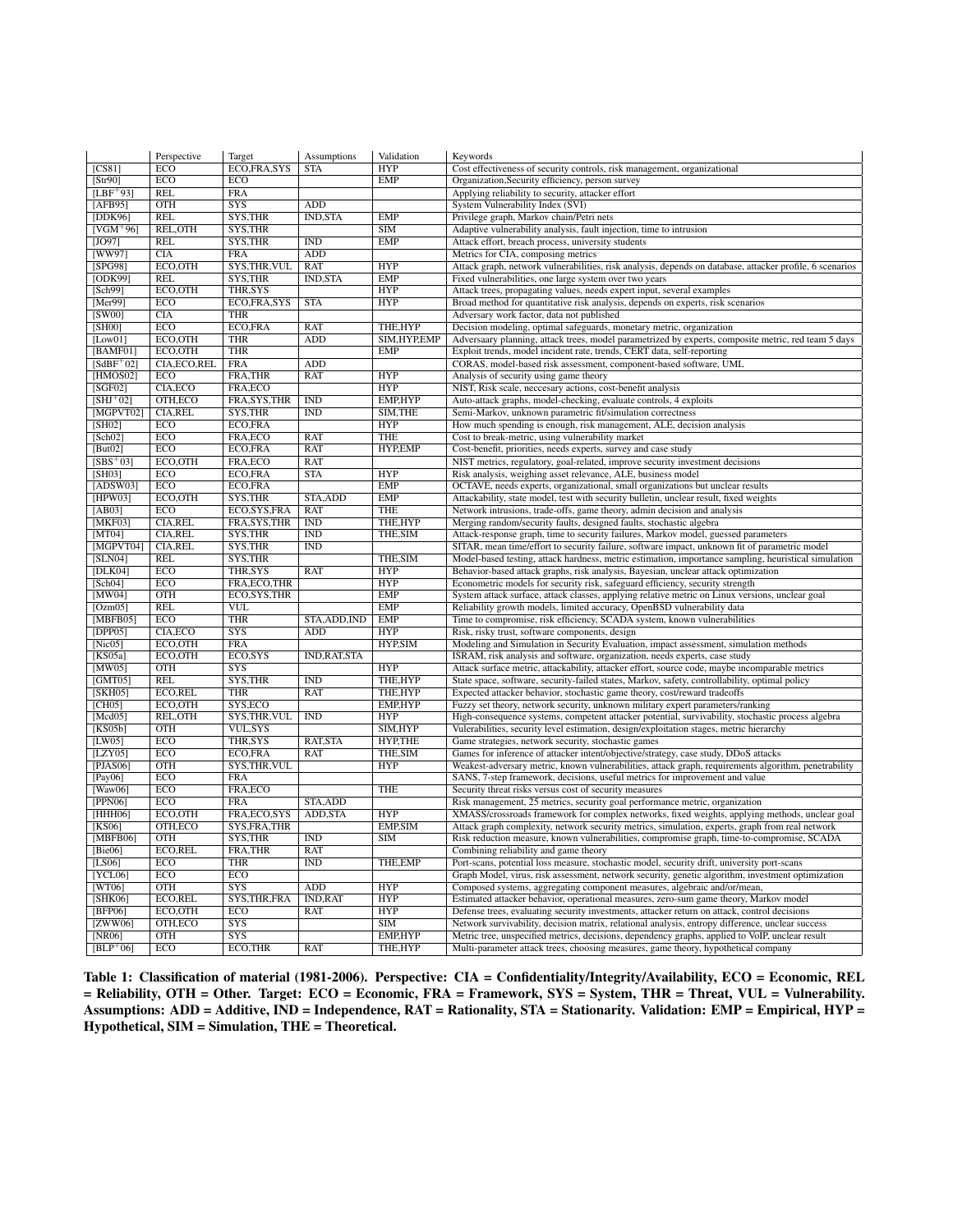|                     | Perspective    | Target             | Assumptions    | Validation | Keywords                                                                                               |
|---------------------|----------------|--------------------|----------------|------------|--------------------------------------------------------------------------------------------------------|
| [MSR07]             | CIA, ECO       | FRA, VUL           | ADD, STA       | EMP,HYP    | CVSS, vulnerability score, prioritize risk, fixed weights, applied to 3 vulnerabilities                |
| $\textsf{ICSS}^+07$ | ECO.OTH        | <b>ECO.FRA</b>     |                |            | NIST, measurement guide, security efficiency, organizational decision-making, 19 measures              |
| [Hau07]             | <b>ECO,REL</b> | FRA, ECO, SYS, THR | RAT            | THE.HYP    | Infrastructures, reliability, game theory, dependence, investment optimization, optimization, examples |
| [WSJ07]             | <b>OTH</b>     | FRA, SYS, ECO      |                | <b>HYP</b> | Network security measurement, attack graph, imprecise measures risk                                    |
| [RGH07]             | <b>ECO</b>     | FRA, SYS, THR, VUL |                |            | Comparing risk assessment methods, SCADA, compromise graph, vulnerability trees, risk reduction        |
| [Ozm07]             | REL            | <b>VUL,FRA</b>     |                | <b>EMP</b> | Improving vulnerability detection models, assumptions, several datasets, independence not working      |
| [KMR07]             | REL            | <b>VUL.SYS</b>     |                | <b>EMP</b> | Vulnerability discovery rate, risk assessment, different software versions, shared code, apache/mysql  |
| [MKW07]             | ECO, OTH       | FRA, SYS, THR, VUL | ADD            | <b>EMP</b> | Attack surface metric, formal model, I/O automata, similar software systems, anecdotal evidence        |
| [MTMW07]            | OTH            | FRA, SYS           |                | <b>EMP</b> | Attack surface metric, similar systems, metric application, expert perception, security bulletins      |
| $[MYY^+07]$         | ECO, OTH       | FRA, ECO, VUL      | ADD, STA       |            | Network security, hierarchical analysis, attack graph, risk of different levels, policy development    |
| $[KDA+07]$          | <b>OTH</b>     | THR,SYS            |                | EMP        | Modeling attack processes, regression, mixture model, showing dependence, 35 Internet honeypots        |
| [SHK07]             | CIA, ECO, REL  | ECO, SYS, THR      | RAT, IND       | THE, HYP   | Integrated security/dependability assessment, security measures, real-time, Markov, game theory        |
| [SCHB07]            | ECO.           | ECO, FRA, SYS, THR | <b>IND,RAT</b> | HYP, SIM   | Comparing attacks, network situational awareness, quantitative prediction, simulated network attack    |
| [BDP07]             | <b>ECO</b>     | ECO, VUL, THR, SYS | <b>RAT</b>     | <b>HYP</b> | Strategic games, defense trees, risk analysis, return on investment, measure countermeasure efficiency |
| JW07                | ECO, OTH       | ECO,THR            | RAT, ADD       | THE, HYP   | Multi-parameter attack trees, interval estimates, economic security level, hierarchical assessment     |
| [AAP07]             | <b>ECO</b>     | <b>FRA</b>         |                | <b>HYP</b> | Automated Model-Based Risk Analysis, patterns, vulnerabilities and metrics, decision-making            |
| [BM07]              | ECO, OTH       | <b>FRA</b>         | ADD            | <b>EMP</b> | 14 metrics, cyber control systems, driving decisions, 7 security dimensions, case study                |
| [HSHJ08]            | <b>ECO</b>     | <b>FRA</b>         |                | SIM        | Security patterns, composing metrics, control metrics, software, ATM case study                        |
| [ANS08]             | <b>ECO</b>     | FRA, ECO           |                |            | ANSI, guide in quantification of cyber risk, 50 questions to evaluate, experts, policy roles, ALE      |
| [LJ08]              | REL, ECO       | SYS, THR           | IND            | <b>HYP</b> | Estimating time-to-compromise metric, cost ratio, company case study                                   |
| $[WIL + 08]$        | <b>OTH</b>     | <b>VUL,SYS</b>     |                | HYP,THE    | Attack-graph probabilistic metric, dependency cycles, metric algorithm, hypothetical examples          |
| [AM08]              | REL            | <b>VUL</b>         |                | <b>EMP</b> | Vulnerability discovery models, 6 models, operating systems, some models relatively better             |
| $[YSH+08]$          | <b>OTH</b>     | <b>SYS</b>         | ADD            | <b>HYP</b> | Software architecture, pattern metrics, overall indicators, aggregation algorithm, hypothetic case     |
| [Hul08]             | <b>ECO</b>     | ECO,THR, VUL       | <b>IND</b>     | THE, SIM   | Value at Security Risk, investment decisions, communicating risk, transforming to economic metrics     |
| [GMMS08]            | <b>ECO,REL</b> | ECO, VUL           |                | <b>EMP</b> | Assessing network vulnerability, comparative measures, case study: Internet backbone                   |

Table 2: Classification of material (2007-2008). Perspective: CIA = Confidentiality/Integrity/Availability, ECO = Economic, REL = Reliability, OTH = Other. Target: ECO = Economic, FRA = Framework, SYS = System, THR = Threat, VUL = Vulnerability. Assumptions: ADD = Additive, IND = Independence, RAT = Rationality, STA = Stationarity. Validation: EMP = Empirical, HYP = Hypothetical, SIM = Simulation, THE = Theoretical.

### 5. ANALYSIS

To evaluate and seek an answer to our main question - what the current strength of the hypothesis about quantified security is, we need to assess the empirical support as outlined in Section 2.1. It is important to acknowledge that empirical work can support quantitative methods *directly* by evaluating specific methods, but also *indirectly* by supporting previous results and assumptions for validation using simulation and theory. We find that most assumptions and methods are *weak* and not well-supported.

To examine this, three questions are considered. First, where effort has been made - where different perspectives meet and where they diverge. *What have different perspectives focused on?* Second, what assumptions that are used in different methods and models. Are they reasonable, given available evidence as well as operational security as described in Section 3.2? The available support of formal assumptions affects how well models without empirical evaluation likely describe operational security. *Are common assumptions well-supported and reasonable?* Finally, considering which empirical work exists that supports and validates methods to quantify security (which, reminding ourselves, is a matter of definition). *What empirical work was done and results were achieved?*

#### 5.1 What different perspectives focused on

The survey data allows a rough summary of where different perspectives have been used - which may indicate where there exists more limited quantification effort (or where novel approaches are needed). At least three issues are relevant here. First, what security targets have been in focus for work taking different perspectives (Table 3). Second, what kinds of validation that has been made by different perspectives (Table 4). Finally, which kind of validation methods has been attempted in order to develop quantitative methods for the different targets (Table 5).

In Table 3 we see that the CIA perspective on quantified security is underrepresented, and that a majority of work at least contains or has grains of an economic perspectives (this depends on many papers typically providing economic and decision-making goals for

| Perspective | ECO FRA SYS |    |    | THR | VUL. | Total |
|-------------|-------------|----|----|-----|------|-------|
| <b>CIA</b>  |             |    |    |     |      |       |
| Economic    | 33          | 35 | 23 | 26  |      | 59    |
| Reliability | 3           |    | 16 |     |      | 24    |
| Other       | 10          |    | 25 |     |      | 34    |

Table 3: How different perspectives have focused effort on various security targets. Targets are economics (ECO), framework (FRA), system (SYS), threat (THR) and vulnerability (VUL).

| Perspective | EMP HYP SIM |    | THE | None | Total |
|-------------|-------------|----|-----|------|-------|
| <b>CIA</b>  |             |    |     |      |       |
| Economic    | 16          | 31 | 13  | 11   | 61    |
| Reliability | 8           |    |     |      | 24    |
| Other       | 12          | 18 |     |      | 34    |

Table 4: How different perspectives have used different types of validation effort. Validation methods are empirical (EMP), hypothetical (HYP), by simulation (SIM), theoretical (THE).

developing quantitative methods). This is interesting, since CIA is the typical frame in which applied security is viewed. The difference likely depends on that other perspectives (such as risk and reliability models) have previously been developed and applied to different problems of established quantitative nature, which has forced the focus of tangible properties and interesting parameters. However, for the CIA perspective which belongs to traditional security a standard quantitative representation seems to have been lacking, reflecting that CIA is qualitative in nature. This may suggest that the field of security needs a shift of viewpoint before quantification becomes natural.

A similar pattern of underrepresentation may be present for the reliability perspective, with the exception for threat and vulnerability analysis (which later examination shows has made a concentrated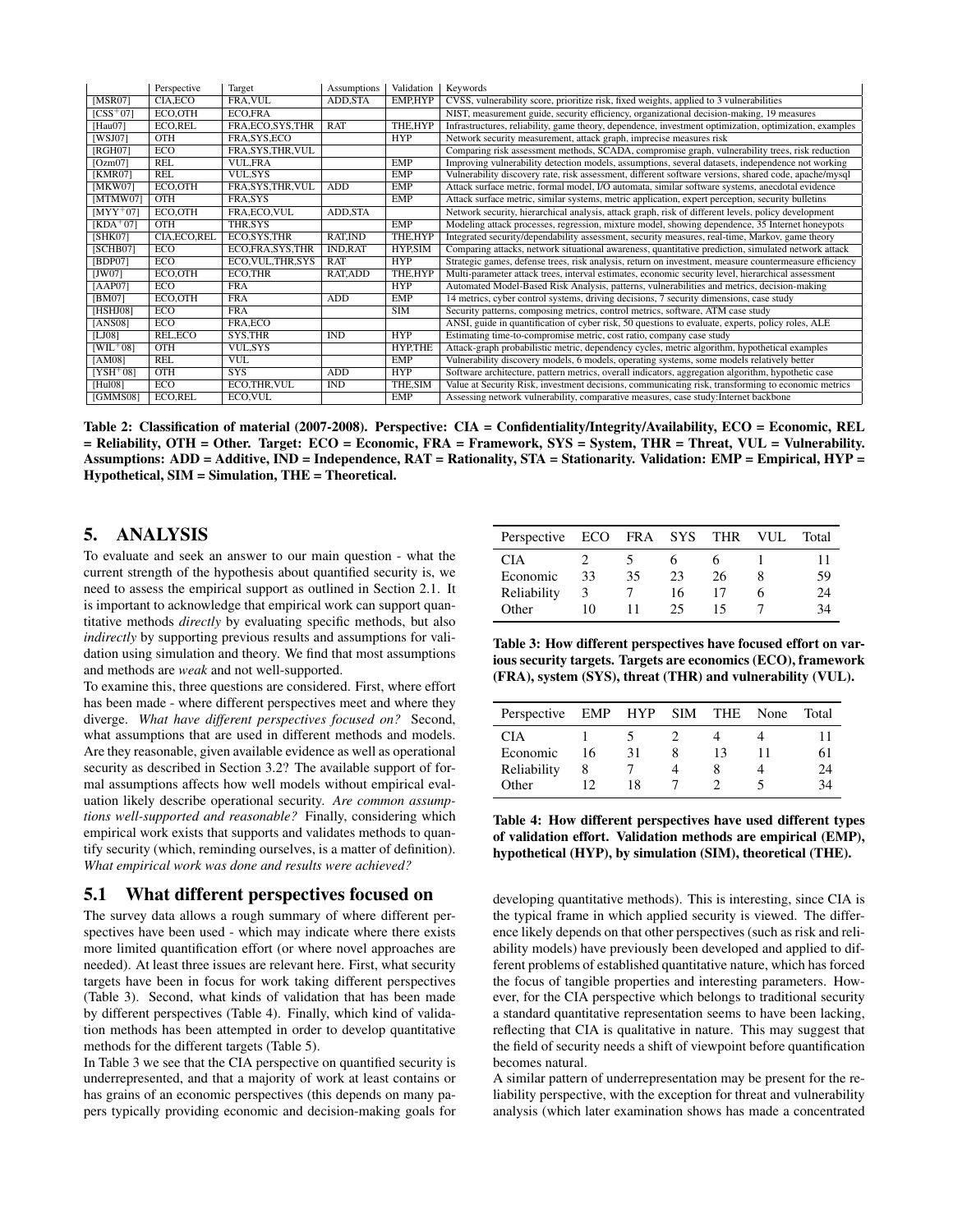effort much bigger than its proportion at tackling the problem). The frequency of the other (OTH) perspectives shows there is room for improvement in this taxonomy.

Furthermore, Table 4 summarizes the validation methods that were found. This indicates that the reliability perspective appears to be the most well-defined area with most empirical work $8^8$  (and relatively lowest degree of hypothetical examples). The CIA perspective is clearly underrepresented in attempting to validate using empirical work. Again, the other perspective shows that there is room for improvement in the classification. The same pattern seems to appear when considering Tables 3 and 5 - a focus on systems, threats and vulnerabilities seems to be relatively easier targets for empirical work as well as hypothetical examples.

| Target        | <b>EMP</b> | <b>HYP</b> | <b>SIM</b> | <b>THE</b> | None | Total |
|---------------|------------|------------|------------|------------|------|-------|
| Economic      |            | 18         | 3          | 10         |      | 33    |
| Framework     | 9          | 19         | 5          |            |      | 41    |
| System        | 13         | 27         | 9          | 10         |      | 48    |
| Threat        | 13         | 21         | 9          | 13         |      | 42    |
| Vulnerability |            |            |            |            |      | 16    |

Table 5: Attempts of validation for different targets. Validation methods are empirical (EMP), hypothetical (HYP), by simulation (SIM), theoretical (THE).

| Target        | ADD. | <b>IND</b>            | R AT | <b>STA</b>                  |
|---------------|------|-----------------------|------|-----------------------------|
| Economic      | 3    |                       | 14   |                             |
| Framework     | 8    |                       | 11   |                             |
| System        |      | 16                    | 10   | 9                           |
| Threat        | 5    | 18                    | 13   | 6                           |
| Vulnerability | 3    | $\mathcal{D}_{\cdot}$ | 2.   | $\mathcal{D}_{\mathcal{A}}$ |
| Total         | 16   | 19                    | 21   | Δ                           |

Table 6: Assumptions used for different targets. Assumptions are additive (ADD), independence (IND), rational (RAT) and stationarity (STA). Independence and rationality are most representative especially for systems and threats.

#### 5.2 Are common assumptions reasonable?

This section examines common assumptions that were found in some generality. It is often the idea of a model to simplify and work with assumptions, but without other validation the correctness of a descriptive model depends on the support of those assumptions. An overview of the assumptions (described in Section 4.4) that were found in the material are summarized in Table 6 and shown in Tables 1, 2. The method to analyze the assumptions is comparing them to the description of operational security in Section 3.2, as well as other empirical findings.

The result shows that the assumptions we have classified either have conceptual differences with respect to operational security, or that there is evidence speaking against them:

Independence: with assuming probabilistic independence. Depending on how one views security systems, threats and vulnerabilities there are theoretical and empirical problems. There is empirical evidence based on statistical tests that a number of security events are not always modelled well by assuming probabilistic independence in processes with exponentially distributed interarrival times. These include vulnerability appearance [Ozm07] as well as e.g. attacks over the Internet [KDA<sup>+</sup>07]. Conceptually, using independence to model sequences of actions seems to contradict the assumption of threats capable of planning and coordianate highly correlated (or dependent) attacks. The same argument can be made for separate system components.

Rationality: with assuming rational agents that act optimally. The problem here lies in mostly the threat and system users: can they be assumed to be rational in conflict scenarios and in judgement? In technical security, the degree of agent rationality has been little evaluated and remains unclear. However, the available evidence from other fields (involving risk and uncertainty) suggests that this is far from obvious for decision-making in operational security [Sch07, Ver08].

Rationality is closely related to what attacks and what agents that can constitute threats and other actors in operational security. When it comes to intelligent adversaries, it is mostly assumed that the threat are humans rather than e.g. automated software agents (who can not yet, in many cases, be expected to have the same level of foresight and planning). A large body of empirical work shows that while humans can be sophisticated in planning and foresight they are far from always perfect from making optimal decisions. The idea of rationality has been under empirical attack for three decades, but it is unclear what will come out of it for formal models. Examples of such work is found in the field of *bounded rationality* (starting from [Sim55]) which studies systematic limits in human decision-making. Likely, this may have some relation to how agents in security trade-off risks and costs using decision *heuristics* [KST82, Kah00] rather than performing computational optimization. The question of rationality is thus whether it is a realistic approximation to agent behavior in security, but too little is known about how decisions are made.

Stationarity: with assuming that some (measured or quantified) properties in modeled targets are constant between model targets or over time. This mostly relates to how risks can vary or not between different systems and threats. It has been as pointed out, perhaps most explicitly by Schechter [Sch04], that many trends in computer and information systems undergo quick changes that makes systems little stationary. Compared to the physical world with physical instruments, where trends of threats usually change dynamics and preference slowly over time [Sch04], systems may change quickly when it comes to the use, structure and threats of typical computer and information systems. For further examples, see Section 3.2.

This survey found a number of places where stationarity is assumed: a number of methods are presented with already fixed numerical values in their models, without further motivation. This either assumes that the parameters will not vary between systems, or in the case of predictive methods over time. Among other places, this was found in several risk-based approaches: using fixed parameters (usually without empirical motivation) to weigh together risks and quantified information.

This general volatility of security properties may form an environment that is hostile for forward-looking, typically statistical, methods. While statistical methods may be used to separate previous noise well from previous data, this leaves the question open for prediction that is inductive in nature. This, of course, does not rule out that assumed regularities actually exist - but presentation for evidence of that is typically lacking. Few studies have been made regarding to the stationarity of security environments, but one can expect some environments and systems to quickly change [Sch04]

<sup>8</sup>While the Other perspective has relatively more empirical work, this denotes a number of different approaches that this survey has not characterized: a more fine-grained classification would show this.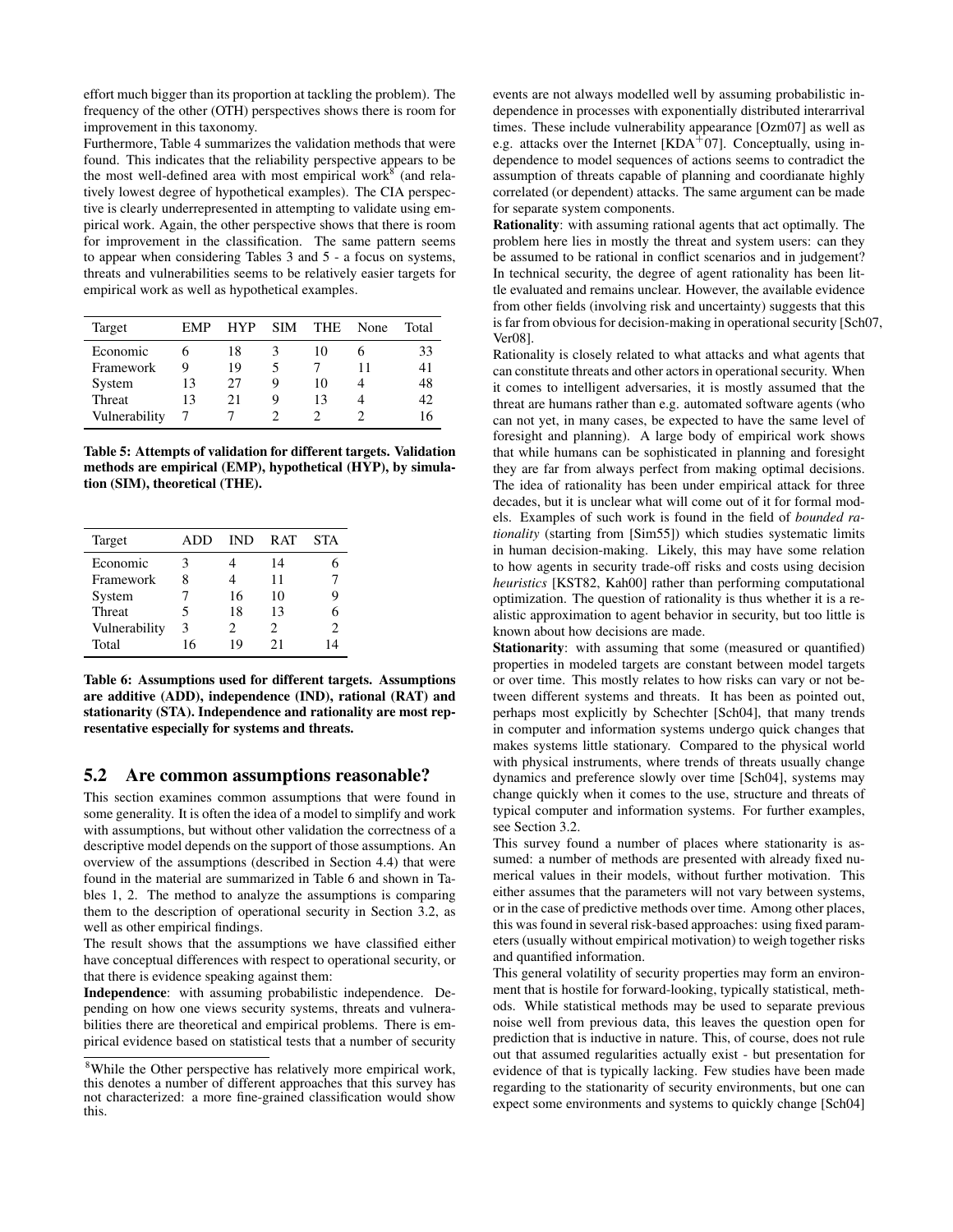which may make tests and evaluation hard [Ozm05] and limit the utility of quantitative methods for forward-looking decisions. This seems to require quantitative methods to be adaptive to information that appears on-line in a changing environment.

Additive: with methods using addition to produce a quantitative description of systems from their smaller parts. This is often without motivation when aggregating numbers to represent quantification of compound system components. While there seem to be few studies of this specific question, it still deserves questioning since it completely rules out mutual dependence (e.g. perhaps multiplicative effects?) between components in some of the models where it occured.

After having considered these assumptions it is clear that using them to model targets in operational security is far from obious. First, because of their lack of conceptually describing operational security (presented in Section 3.2). Second, because there exists contradictory evidence; at least to some degree as shown above.

However, it could be argued that these assumptions are just necessary simplifications. After all, it is the utility of most models to simplify while still preserving interesting properties (e.g. somee level of prediction). A major issue is thus validation of models with these, or any other, assumptions by empirical evaluation. Such validation efforts are considered in next section.

#### 5.3 Empirical efforts and results

Finally, considering the found empirical work and how it supports the quantitative methods. The validation variable allows several different methods of validation to support the methods or work under consideration, and how it is distributed is shown in Table 7. Two types of validation are largely dependent on correct formal assumptions: simulation and theoretical approaches. As considered above, these may provide valid results with certain confidence if the underlying assumptions are well-supported by empirical means. The remaining method to provide validated results, for methods and assumptions, is thus empirical which is described below.

| Validation | Number |
|------------|--------|
| EMP        | 26     |
| <b>HYP</b> | 42     |
| SIM        | 14     |
| THE        | 19     |
| None       | 16     |
| Total      | 90     |

Table 7: Validation methods (potentially overlapping except where None) found in work on quantified security. Hypothetical examples seem to dominate effort to validate and present the work. The empirical work is further analyzed in Table 8.

We analyzed the material containing or mentioning empirical work (either by doing evaluation of explicit goals, or describing empirical examples from operational security). Then, it was examined in which way this empirical work is used: *What data was collected, and to which end was it used?*

The result is presented in Table 8, and one can observe that:

• A minority of the surveyed work attempts to empirically evaluate explicit hypotheses with data from multiple sources and environments. The use of data sets is mostly lacking, with the exception of vulnerability models as in [Ozm05], [KMR07], [Ozm07], [AM08].

First, much of the work falls into either *case studies* of *single systems* with the exception of [Str90], [BAMF01], [MW04], [CH05], [MKW07], [MTMW07], [KDA<sup>+</sup>07], [AM08].

Second, much of the work only analyzes systems in operational settings for *limited time* (maximally a few days) with the exception of  $[JO97, ODK99, KS05a]$ ,  $[LS06]$ ,  $[KDA<sup>+</sup>07]$ .

- The empirical material varies broadly from collected numerical data to the use of expert judgement in the assessment of quantitative data. This is seen by direct observation of the Data column.
- Experiments have typically not been repeated (been subject to verification or attempts at falsification) using data from different sources. There is one exception: vulnerability discovery models have been compared and examined more than once to different sets of data, with the explicit goal of assessing and predicting vulnerability discovery rates for various software systems<sup>9</sup>. See the Results column.
- Some material mentions empirical results, while keeping details unclear (potentially shrouded behind security classification because of sensitive data). This makes it hard to repeat experiments. See the Data column.
- Several methods are presented with empirical data used to demonstrate *applicability* of methods giving quantitative results [DDK96], [SHJ<sup>+</sup>02], [HPW03], [MW04], [MBFB05], [MSR07], [MTMW07]. This means showing that a method can produce numbers. However, these efforts do often not attempt validation of result *correctness* (relation to attributes of security targets). Such presentation of numbers as quantitative results does not support the correctness of a method. It is important to distinguish whether a method can generate quantitative outcomes, and to which degree it correctly gives accurate quantitative description of security targets. See the Results column.

#### 5.4 Results from analysis

Based on the findings in previous subsections, we find that a majority of the methods use assumptions that are neither conceptually obvious nor empirically well-tested in operational security. There is even counterevidence in some cases, so work using such assumptions without further validation may be based on faulty assumptions and using methods may give wrong results.

On the other hand, a minority of the work describes empirical efforts which in itself seems initially promising. However, examining the empirical work shows how there is often a lack of validation: efforts have been made at demonstrating how one *applies* methods instead of validating methods to the goal of representing relevant security *attributes* of interest. Vulnerability discovery models are an exception: empirical work have shown the limits of the models proposed so far with respect to predictive power (for which they have been developed). However, models are improving.

In assessing the strength of the quanfication hypothesis, one generally finds a lack of comparison between different methods in using the same kind of methodology or experimenting with same data. There is a lack of empirical evidence that (in the large majority of the cases) either corroborates or falsifies the proposed quantitative methods. Furthermore, almost no solid knowledge exists about relative success between different methods. Little is known about correctness and usability with respect to different security targets

<sup>9</sup> Some vulnerability discovery models have ran into a well-known problem: models using independence have limited success.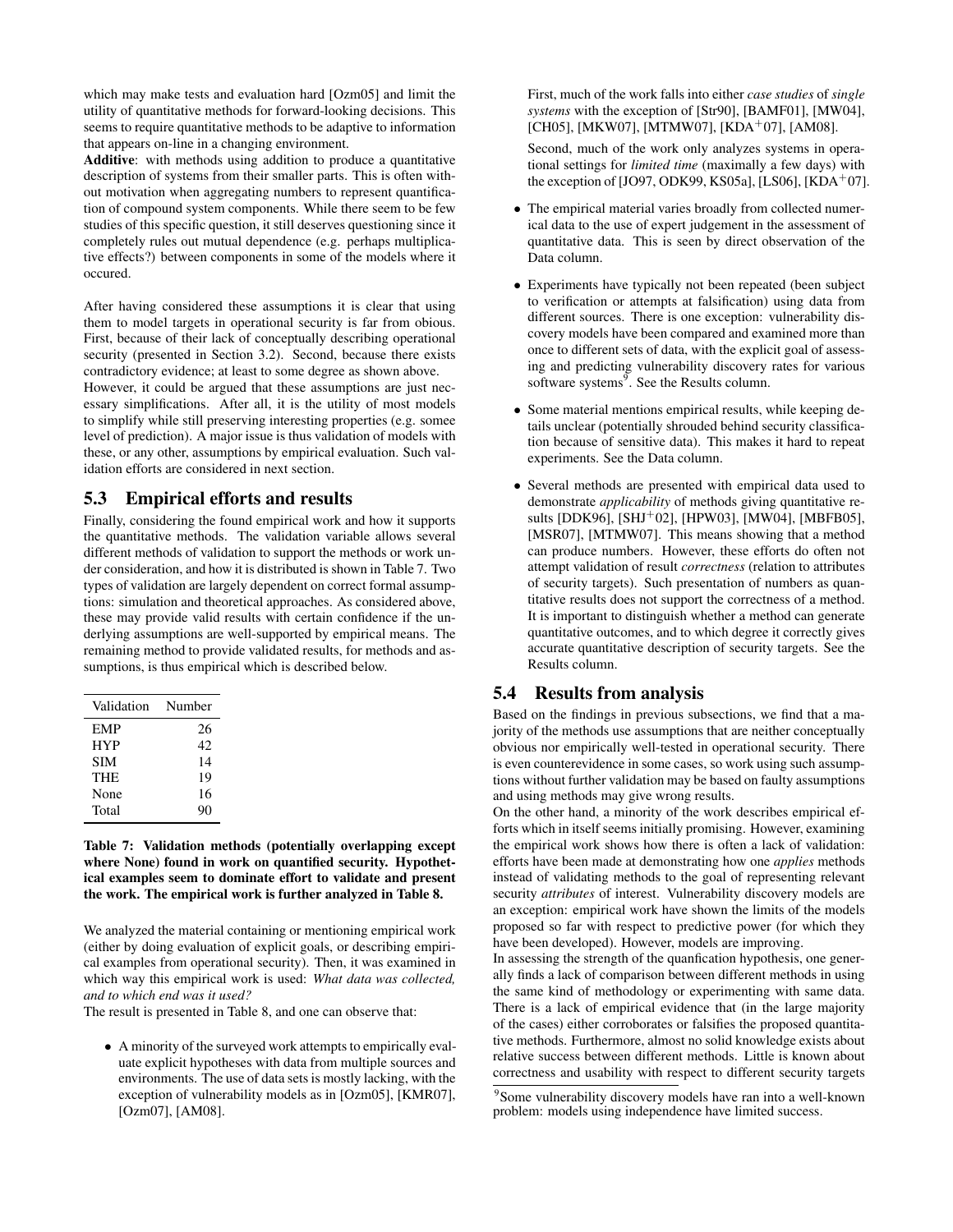|             | Data                                                                              | Results                                                                                              |
|-------------|-----------------------------------------------------------------------------------|------------------------------------------------------------------------------------------------------|
| [Str90]     | Person survey from 1211 organizations                                             | Data security countermeasures reduce security risk                                                   |
| [DDK96]     | 3 examples from Unix                                                              | Demonstrates MTTF computation, validity unclear                                                      |
| [JO97]      | University students, intrusion experiments, one distributed Unix system           | Attack phases, effort for nonprofessionals (known vuln.) may be exponentially distributed            |
| [ODK99]     | 13 known vulnerabilities in large unix system, 2 years, expert weights            | 3 metrics from different attacker behavior, maybe usable for known vulnerabilities                   |
| [Low01]     | Red team, 5 days, adversaries weight path risk parameters                         | Composite metric definition, no computation or validation to goal                                    |
| [BAMF01]    | CERT incident data, self-reporting                                                | Model exploit incident rate, proposed for prediction, demonstrates patching failure                  |
| $[SHJ^+02]$ | Graph computation, hypothetical network and probabilities                         | Demonstrates computing automatic attack graphs and probability of intrusion, no validation           |
| [ $But02$ ] | Interview for security manager risk judgements, survey with a few managers        | Cost-benefit approach is popular for management, unclear validation of method                        |
| [ADSW03]    | Small organizations (20-80 people), experts provide information                   | Evaluation framework for organizational information security risk, unclear details/quality of result |
| [HPW03]     | A security bulletin (Microsoft), anecdotal evidence                               | Computation of metric for 3 Windows versions, consistent with chosen/anecdotal evidence              |
| [MW04]      | 4 versions of Linux operating system, CVE/vulnerability databases                 | Demonstrating computation on systems, consistent with perceived (subject unknown) beliefs            |
| [Ozm05]     | 54 months OpenBSD vulnerability data                                              | Reliability models have limited accuracy, null hypothesis for trends not falsified                   |
| [MBFB05]    | 1 SCADA sys, known vulnerabilities, expert judgement                              | Demonstrating computation of timing metric, unknown validity, consistent with intuition              |
| [KS05a]     | 20 users, 1 month of virus infections, expert survey and risk judgements          | Method gives (internally) consistent results, validity unclear.                                      |
| [CH05]      | Unknown military experts, judgement about 5 categories of 3 systems               | Unclear validation of correctness                                                                    |
| [KS06]      | Attack graph from a network topology, expert opinion, vulnerability database      | Demonstrating approach, no validation                                                                |
| [LS06]      | Records of port-scans against one university, months data of service interruption | Testing stocahstic model against 4 days of port-scans                                                |
| [NR06]      | VoIP software                                                                     | Demonstrates method applicable, unclear validation                                                   |
| [MSR07]     | 3 described (CVE) vulnerabilities                                                 | Demonstrates computation with framework, unclear validation to goals                                 |
| [Ozm07]     | Reviewing several modeling attempts                                               | Vulnerability discovery not an independent process                                                   |
| [KMR07]     | Web/Database server, Vulnerability discovery data                                 | Vulnerability discovery model for multi-version software, claim to fit                               |
| [MKW07]     | 4 software versions, expert (administrator) survey, security bulletin             | Correlation from method attributes to expert judgement, demonstrates application (unvalidated)       |
| [MTMWO7]    | 4 software versions, expert survey, security bulletins, parameter sensitivity     | Demonstrates application (result unvalidated)                                                        |
| $[KDA+07]$  | Observed attacks against 35 Internet honeypots, 320 days                          | Attack time and propagation modeling, attacks probabilistically dependent                            |
| [BM07]      | Distributed control system at a chemical processing plant                         | 14 metrics, 7 dimensions, demonstrating application, no validation to goal (risk correlation)        |
| [AM08]      | 4 operating systems, vulnerability databases, 6 vulnerability models              | Some vulnerability models are better than others                                                     |
| [GMMS08]    | Internet backbone topology (in the US)                                            | Significant difference exists between network vulnerability/performance measures                     |

Table 8: The efforts and results of empirical work. This table summarizes which kind of empirical data was used to which end, in order to assess the degree of support for the different methods. Several methods using empirical work do this in order to produce numbers, without further validation.

in different environments over time: this follows from general lack of comparative and repeated large-sample tests. With respect to the previous terminology in Section 2.1 and the findings above one can currently conclude that *quantified security is a weak hypothesis*.

## 6. GENERAL DISCUSSION

This section aims to briefly suggest why quantified security currently is a weak hypothesis, what may be done to improve it, and what the risks are with trusting current quantitative models for security assessment and decision-making. The reviewed work has provided many different approaches to quantitative security, but the following issues appear among most of them.

It has obviously been easy to propose a metric or model, but significantly harder to validate that it can be reliably used to describe operational security. Taken together, the field overall has few or no established forms of comparable experimentation which makes it hard to know whether progress is made. This likely depends on the scarce availability and possibility to collect and share such data. This suggests the natural question: how and where could such efforts to validate quantitative methods start? We believe that besides academia there are other actors, such as financial institutions, who have incentives and the mechanisms to start systematic research. These actors increasingly need to acknowledge security risks because of regulations: an example is *operational risk* in Basel II[oIS06], which requires risks with failed processes, people and systems to be quantified.

Furthermore, a number of different perspectives have been applied in the area. Various tools from computer science, reliability theory, economic risk analysis and several other disciplines such as systems management have been proposed to quantify security. While this creates fragmentation between the perspectives, assumptions and targets that are considered as relevant - it is also unclear whether these diverse perspectives can develop common methodology to establish standards in the field. Different security targets have been approached with different perspectives, but it is possible that this phase will be prolonged.

Methodologically, several quantitative methods that have been proposed have the virtue of being simple to apply to obtain some outcome. It has then often been validated that such metrics are *applicable* with respect to counting and data gathering. But often this has lacked validation to their practical *goals* (of representing relevant security attributes). When quantitative methods are proposed without such validation, it is not obvious if this relates to the correctness or the usability of of the methods.

By observing the found empirical material one can observe that work often contains studies particular and single systems or casestudies mostly at a single snapshot in time. Long-term and coordinated collection of data and repeated studies for validity has in many cases not even been mentioned as an important goal for future work. With the different perspectives, this is likely to require developing standards of accurately representing, sharing and storing of data.

This discussion suggests the following ways to improve the knowledge about quantitative methods: compare methods by applying them to the same data (make research that is also problem-driven besides proposing new methods), improve collaboration between different research fields, require better standards of validation, and establish the collection and availability of different data sets. It is outside the scope of this work to suggest how to achieve these means to develop scientifically valid quantified security.

# 6.1 Problems and risks with lack of validity

Taking a step back, what are the risks from potentially depending on quantitative methods of limited validation? The easy answer is that there is room for research, to corrborate or falsify the methods: but what about using the methods in practice?

For practical application, a significant part of the work in Tables 1, 2 regard improving security decisions. This is often motivated with that security-economic decisions should use quantitative information for rational guidance. However, this survey suggests the risk that such usage may be based on unreliable methods and thus may be irrational for a decision-maker that depends on the methods.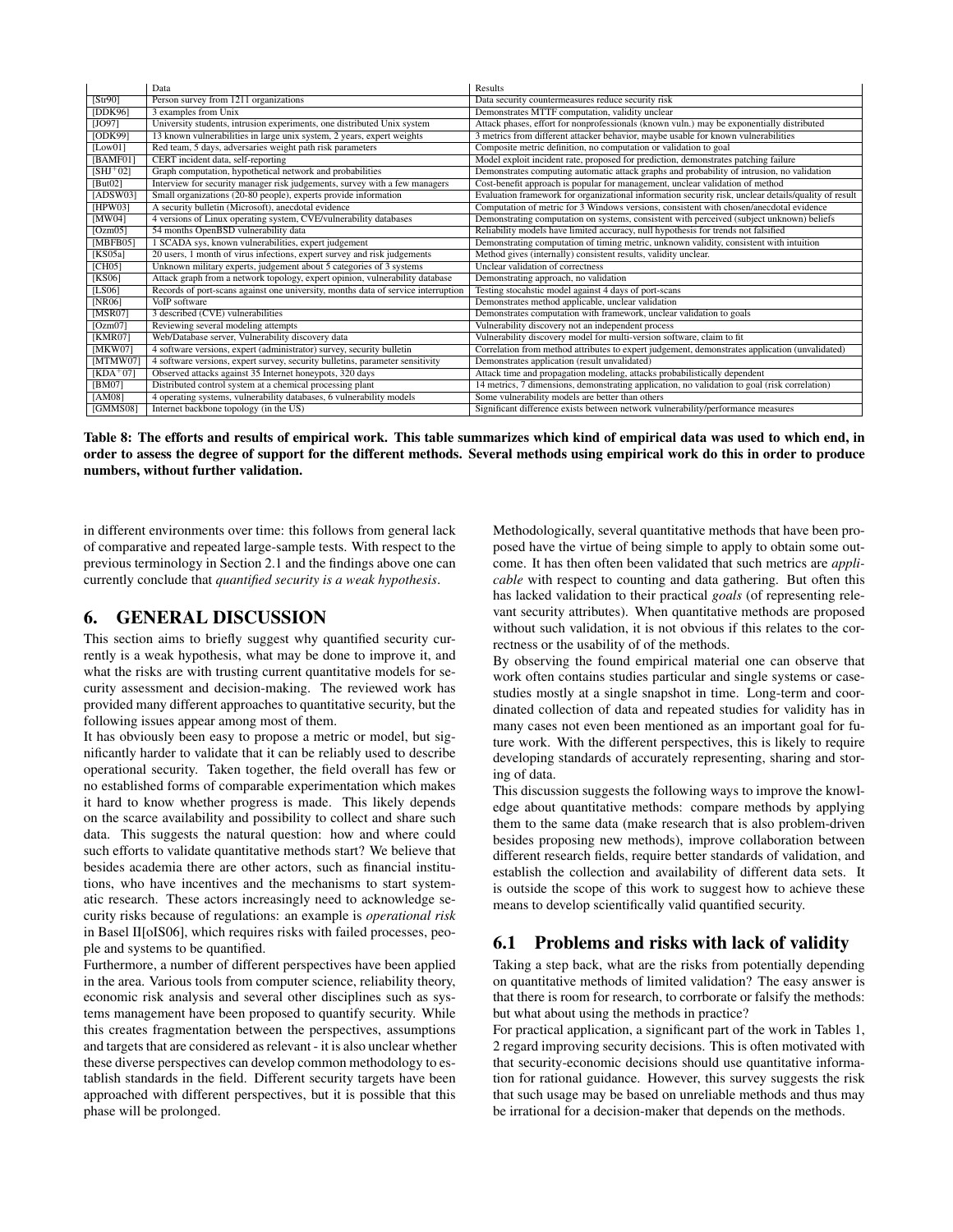Additionally, there are well-known problems with how quantitative methods may become established in organizations [HK98], and that quantified information  $[B\ddot{0}8, \text{Ver}08]$  may in itself lead to usability problems. An example out of many: with inherent uncertainty about security decisions, people need to justify their decisions [KST02], and this may lead them to overconfidence in available (but unvalidated) quantitative information [KST02].

## 7. CONCLUSION

This paper surveys 90 papers between 1981 and 2008 to evaluate whether security can be represented using quantitative information (with existing methods). A number of different quantitative methods have been proposed with different perspectives, targets and assumptions. The result from considering a large part of the proposed methods is that quantified security is a weak hypothesis: for most cases, it is unknown if the methods are valid or not in representing operational security.

The foremost reason for this is the lack of repeated large-sample empirical validation of the specific quantiative methods. Explicit empirical validation is usually lacking even where effort with empirical characteristics is found. With a few exceptions, almost no methods have been compared. Another reason is use of model assumptions that lack conceptual or at least empirical support for the targets they are used to model. It is instead possible to find counter evidence to several assumptions.

While a number of theoretical methods have been developed, the availability and the use of solid data seems crucial to allow the field to progress. A study of existing empirical work suggests room for improvement with repeating experiments, the use of shared data sets, and studies that compare different methods.

It should also be apparent that in this paper, we are clearly not attempting to reject modeling or quantification as a fundamentally good idea. However, the effort of the survey allows one to observe limitations in much of the work on quantification so far.

Furthermore, the conclusion depends on natural limits to the effort that was spent: one cannot rule out that there exists unobserved work that is substantially more developed e.g. in terms of descriptive and predictive validation. However, no indication of this was found in the literature that has been considered.

Finally, risks were identified with the use of current and unvalidated quantitative methods, which has recently been advocated by some scholarly work but also by standards organizations. These relate to both economic rationality as well as usability, but also whether we can precisely know if operational security in our systems is getting better or worse. It appears that valid quantification of security is not close but far away on the horizon, and that a number of measures are needed for quantitative security to succeed.

#### 8. ACKNOWLEDGEMENT

The author acknowledges Wolfgang John, Erland Jonsson and Teodor Sommestad for helpful comments. The paper's shepherds Matt Williamson and Rene Rydhof Hansen provided many helpful suggestions and conversations. The NSPW participants helped to create a stimulating environment for discussing these ideas. Support for this work was provided by Swedish Civil Contingencies Agency.

#### 9. REFERENCES

| <b>[AAP07]</b> | Marco D. Aime, Andrea Atzeni, and Paolo C. Pomi. Ambra:  |
|----------------|----------------------------------------------------------|
|                | automated model-based risk analysis. In <i>OoP</i> '07:  |
|                | Proceedings of the 2007 ACM workshop on Quality of       |
|                | protection, pages 43–48, New York, NY, USA, 2007. ACM.   |
| [AB03]         | T. Alpcan and T. Basar. A game theoretic approach to     |
|                | decision and analysis in network intrusion detection. In |

*Decision and Control, 2003. Proceedings. 42nd IEEE Conference on*, volume 3, pages 2595–2600 Vol.3, 2003.

- [ADSW03] Christopher Alberts, Audrey Dorofee, James Stevens, and Carol Woody. Introduction to the octave approach. Technical report, Carneigie Mellon Software Engineering Institute/US Department of Defense, August 2003.
- [AFB95] Jim Alves-Foss and Salvador Barbosa. Assessing computer security vulnerability. *SIGOPS Oper. Syst. Rev.*, 29(3):3–13, July 1995.
- [AHP+04] A. Arora, D. Hall, C. A. Piato, D. Ramsey, and R. Telang. Measuring the risk-based value of it security solutions. *IT Professional*, 6(6):35–42, 2004.
- [AL05] Andrea Atzeni and Antonio Lioy. Why to adopt a security metric? A brief survey. In *Quality of Protection*, 2005.
- [AM07] Ross Anderson and Tyler Moore. The economics of information security: A survey and open questions. In *Fourth bi-annual Conference on the Economics of the Software and Internet Industries*, January 2007.
- [AM08] O. H. Alhazmi and Y. K. Malaiya. Application of vulnerability discovery models to major operating systems. *Reliability, IEEE Transactions on*, 57(1):14–22, 2008.
- [And01] R. Anderson. Why information security is hard an economic perspective. In *Computer Security Applications Conference, 2001. ACSAC 2001. Proceedings 17th Annual*, pages 358–365, 2001.
- [ANS08] American National Standards Institute (ANSI) / Internet Security Alliance (ISA). *The Financial Impact of Cyber Risk*, 2008.
- [Axe00] Stefan Axelsson. The base-rate fallacy and the difficulty of intrusion detection. *ACM Trans. Inf. Syst. Secur.*, 3(3):186–205, 2000.
- [B08] Rainer Böhme. Validation of predictions with measurements. In *Dependability Metrics*, pages 14–18. Springer-Verlag, 2008.
- [BAMF01] H. K. Browne, W. A. Arbaugh, J. Mchugh, and W. L. Fithen. A trend analysis of exploitations. In *Security and Privacy, 2001. S&P 2001. Proceedings. 2001 IEEE Symposium on*, pages 214–229, 2001.
- [BDP07] Stefano Bistarelli, DallaglioMarco, and Pamela Peretti. Strategic games on defense trees. In *Formal Aspects in Security and Trust*, pages 1–15. Springer-Verlag Berlin Heidelberg, 2007.
- [BF08] Rainer Böhme and Felix Freiling. On metrics and measurements. In *Dependability Metrics*, pages 7–13. Springer-Verlag, 2008.
- [BFP06] Stefano Bistarelli, Fabio Fioravanti, and Pamela Peretti. Defense trees for economic evaluation of security investments. In *ARES '06: Proceedings of the First International Conference on Availability, Reliability and Security*, pages 416–423, Washington, DC, USA, 2006. IEEE Computer Society.
- [Bie04] V. Bier. Should the model for security be game theory rather than reliability theory? In *Communications of the Fourth International Conference on Mathematical Methods in Reliability*, 2004.
- [Bie06] Vicki Bier. Game-theoretic and reliability methods in counterterrorism and security. In *Statistical Methods in Counterterrorism*, pages 23–40. Springer-Verlag New York, 2006.
- [BLP+06] Ahto Buldas, Peeter Laud, Jaan Priisalu, Märt Saarepera, and Jan Willemson. Rational choice of security measures via multi-parameter attack trees. In *Critical Information Infrastructures Security*, pages 235–248. Springer-Verlag Berlin Heidelberg, 2006.
- [BM07] Wayne Boyer and Miles Mcqueen. Ideal based cyber security technical metrics for control systems. In *2nd International Workshop on Critical Information Infrastructures Security*, 2007.
- [BMG01] Bob Blakley, Ellen Mcdermott, and Dan Geer. Information security is information risk management. In *NSPW '01: Proceedings of the 2001 workshop on New security*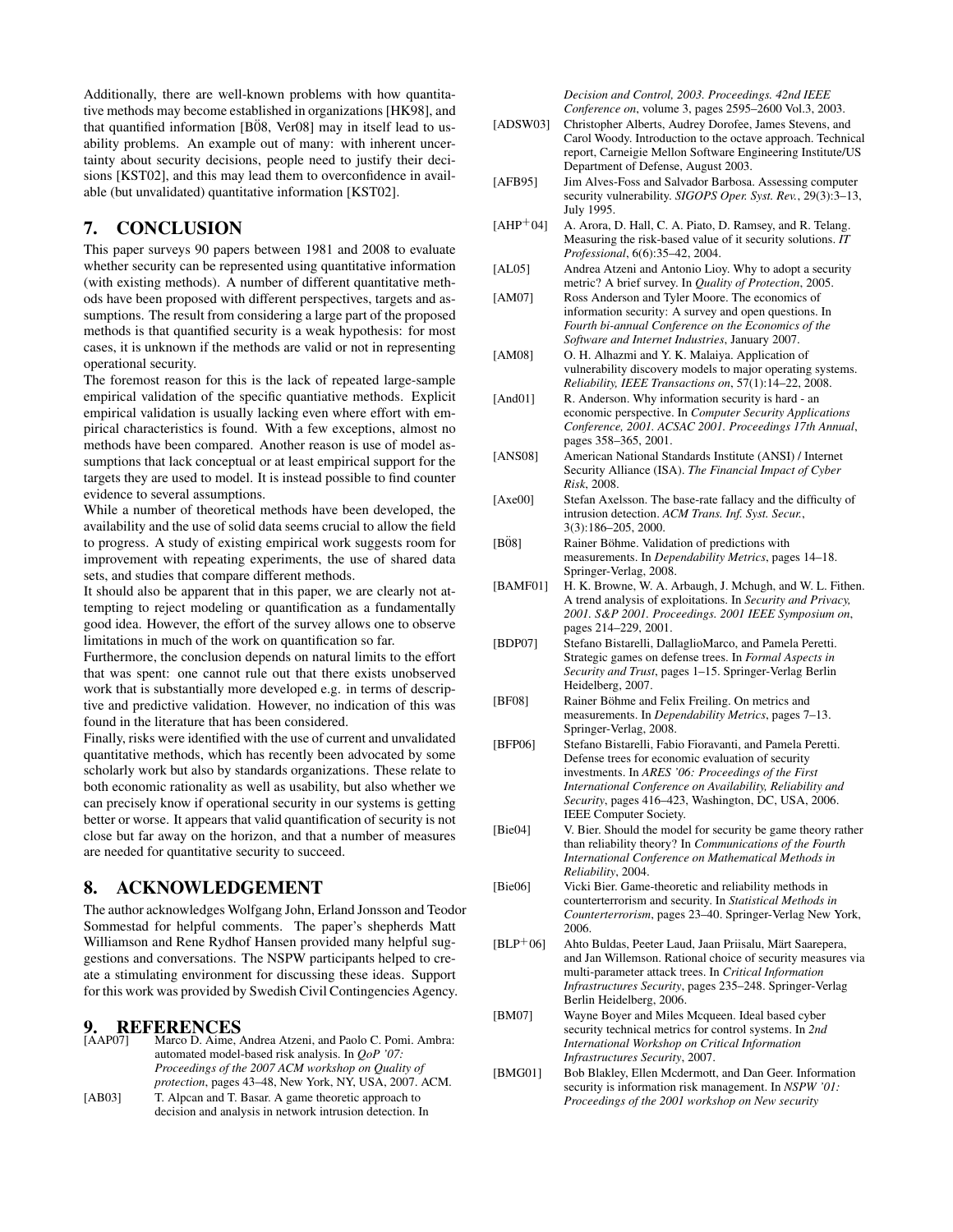*paradigms*, pages 97–104, New York, NY, USA, 2001. ACM.

- [BOS07] Vicki Bier, Santiago Oliveros, and Larry Samuelson. Choosing what to protect: Strategic defensive allocation against an unknown attacker. *Journal of Public Economic Theory*, 9(4):563–587, August 2007.
- [But02] Shawn A. Butler. Security attribute evaluation method: a cost-benefit approach. In *ICSE '02: Proceedings of the 24th International Conference on Software Engineering*, pages 232–240, New York, NY, USA, 2002. ACM.
- [CH05] Ping-Teng Chang and Kuo-Chen Hung. Applying the fuzzy-weighted-average approach to evaluate network security systems. *Computers & Mathematics with Applications*, 49(11-12):1797–1814, June 2005.
- [CS81] Michael J. Cerullo and Fred A. Shelton. Analyzing the cost-effectiveness of computer controls and security. *The internal auditor*, pages 30–37, October 1981.
- [CSS<sup>+</sup>07] Elizabeth Chew, Marianne Swanson, Kevin Stine, Nadya Bartol, Anthony Brown, and Will Robinson. Nist performance measurement guide for information security (draft). Technical report, NIST, September 2007.
- [DDK96] M. Dacier, Y. Deswarte, and M. Kaaniche. Quantitative assessment of operational security: Models and tools, 1996.
- [DLK04] R. Dantu, K. Loper, and P. Kolan. Risk management using behavior based attack graphs. In *Information Technology: Coding and Computing, 2004. Proceedings. ITCC 2004. International Conference on*, volume 1, pages 445–449 Vol.1, 2004.
- [DPP05] Zaid Dwaikat and Francesco Parisi-Presicce. Risky trust: risk-based analysis of software systems. *SIGSOFT Softw. Eng. Notes*, 30(4):1–7, July 2005.
- [GKMR07] Boaz Golany, Edward H. Kaplan, Abraham Marmur, and Uriel G. Rothblum. Nature plays with dice - terrorists do not: Allocating resources to counter strategic versus probabilistic risks. *European Journal of Operational Research*, In Press, Corrected Proof, 2007.
- [GMMS08] Tony H. Grubesic, Timothy C. Matisziw, Alan T. Murray, and Diane Snediker. Comparative approaches for assessing network vulnerability. *International Regional Science Review*, 31(1):88–112, January 2008.
- [GMT05] Christopher Griffin, Bharat Madan, and Kishor Trivedi. State space approach to security quantification. In *COMPSAC '05: Proceedings of the 29th Annual International Computer Software and Applications Conference (COMPSAC'05) Volume 2*, pages 83–88, Washington, DC, USA, 2005. IEEE Computer Society.
- [Hau07] Kjell Hausken. Protecting complex infrastructures against strategic attackers. Technical report, Faculty of Social Sciences, University of Stavanger, 2007.
- [HHH06] Jonas Hallberg, Niklas Hallberg, and Amund Hunstad. Crossroads and XMASS: Framework and method for system it security assessment. Technical report, FOI, Swedish Defence Research Agency, 2006.
- [HK98] John Hauser and Gerald Katz. Metrics: you are what you measure! *European Management Journal*, 16(5):517–528, October 1998.
- [HMOS02] S. N. Hamilton, W. N. Miller, A. Ott, and O. S. Saydjari. The role of game theory in information warfare. In *4th Information survivability workshop, (ISW-2001/2002)*, 2002.
- [HPW03] M. Howard, J. Pincus, and J. M. Wing. Measuring relative attack surfaces. In *Proc. of Workshop on Advanced Developments in Software and Systems Security*, 2003.
- [HSHJ08] T. Heyman, R. Scandariato, C. Huygens, and W. Joosen. Using security patterns to combine security metrics. In *Availability, Reliability and Security, 2008. ARES 08. Third International Conference on*, pages 1156–1163, 2008.
- [Hul08] Rolf Hulthén. Communicating the economic value of security investments; value at security risk. In *Workshop on the Economics of Information Security*, 2008.
- [JO97] Erland Jonsson and Tomas Olovsson. A quantitative model of the security intrusion process based on attacker behavior.

*IEEE Transactions on Software Engineering, Vol. 23, No. 4, April*, 1997.

- [JW07] Aivo Jürgenson and Jan Willemson. Processing multi-parameter attacktrees with estimated parameter values. In *Advances in Information and Computer Security*, pages 308–319. Springer-Verlag Berlin Heidelberg, 2007.
- [Kah00] Daniel Kahneman. *Choices, Values, and Frames*. Cambridge University Press, September 2000.
- [KDA+07] Mohamed Kaaniche, Y. Deswarte, Eric Alata, Marc Dacier, and Vincent Nicomette. Empirical analysis and statistical modeling of attack processes based on honeypots, Apr 2007.
- [KH03] Howard Kunreuther and Geoffrey Heal. Interdependent security. *Journal of Risk and Uncertainty*, 26(2):231–249, March 2003.
- [KMR07] Jinyoo Kim, Yashwant K. Malaiya, and Indrakshi Ray. Vulnerability discovery in multi-version software systems. In *High Assurance Systems Engineering Symposium, 2007. HASE '07. 10th IEEE*, pages 141–148, 2007.
- [KS05a] Bilge Karabacak and Ibrahim Sogukpinar. ISRAM: information security risk analysis method. *Computers and Security*, 24(2):147 – 159, 2005.
- [KS05b] Igor Kotenko and Mihail Stepashkin. Analyzing vulnerabilities and measuring security level at design and exploitation stages of computer network life cycle. In *Computer Network Security*, pages 311–324. Springer-Verlag Berlin Heidelberg, 2005.
- [KS06] Igor Kotenko and Mikhail Stepashkin. Attack graph based evaluation of network security. In *Communications and Multimedia Security*, pages 216–227. Springer-Verlag Berlin Heidelberg, 2006.
- [KST82] Daniel Kahneman, Paul Slovic, and Amos Tversky. *Judgment under Uncertainty : Heuristics and Biases*. Cambridge University Press, April 1982.
- [KST02] Daniel Kahneman, Paul Slovic, and Amos Tversky. *Heuristics and Biases: The psychology of intuitive judgement*. Cambridge University Press, 2002.
- [LBF+93] B. Littlewood, S. Brocklehurst, N. Fenton, P. Mellor, S. Page, D. Wright, J. Dobson, J. Mcdermid, and D. Gollmann. Towards operational measures of computer security. *Journal of Computer Security*, 2:211–229, 1993.
- [LJ08] D. J. Leversage and E. James. Estimating a system's mean time-to-compromise. *Security & Privacy, IEEE*, 6(1):52–60, 2008.
- [Low01] John Lowry. An initial foray into understanding adversary planning and courses of action. *DARPA Information Survivability Conference and Exposition,*, 1:0123, 2001.
- [LS06] Vincent C. S. Lee and Linyi Shao. Estimating potential it security losses: An alternative quantitative approach. *Security & Privacy, IEEE*, 4(6):44–52, 2006.
- [LW05] Kong-Wei Lye and Jeannette M. Wing. Game strategies in network security. *International Journal of Information Security*, 4(1):71–86, February 2005.
- [LZY05] Peng Liu, Wanyu Zang, and Meng Yu. Incentive-based modeling and inference of attacker intent, objectives, and strategies. *ACM Trans. Inf. Syst. Secur.*, 8(1):78–118, February 2005.
- [MBFB05] M. A. Mcqueen, W. F. Boyer, M. A. Flynn, and G. A. Beitel. Time-to-compromise model for cyber risk reduction estimation. In *Quality of Protection*, 2005.
- [MBFB06] Miles A. Mcqueen, Wayne F. Boyer, Mark A. Flynn, and George A. Beitel. Quantitative cyber risk reduction estimation methodology for a small SCADA control system. In *HICSS '06: Proceedings of the 39th Annual Hawaii International Conference on System Sciences*, Washington, DC, USA, 2006. IEEE Computer Society.
- [Mcd05] J. Mcdermott. Attack-potential-based survivability modeling for high-consequence systems. In *Information Assurance, 2005. Proceedings. Third IEEE International Workshop on*, pages 119–130, 2005.
- [Mer99] James W. Meritt. A method for quantitative risk analysis. In *Proceedings of the 22nd National Information Systems*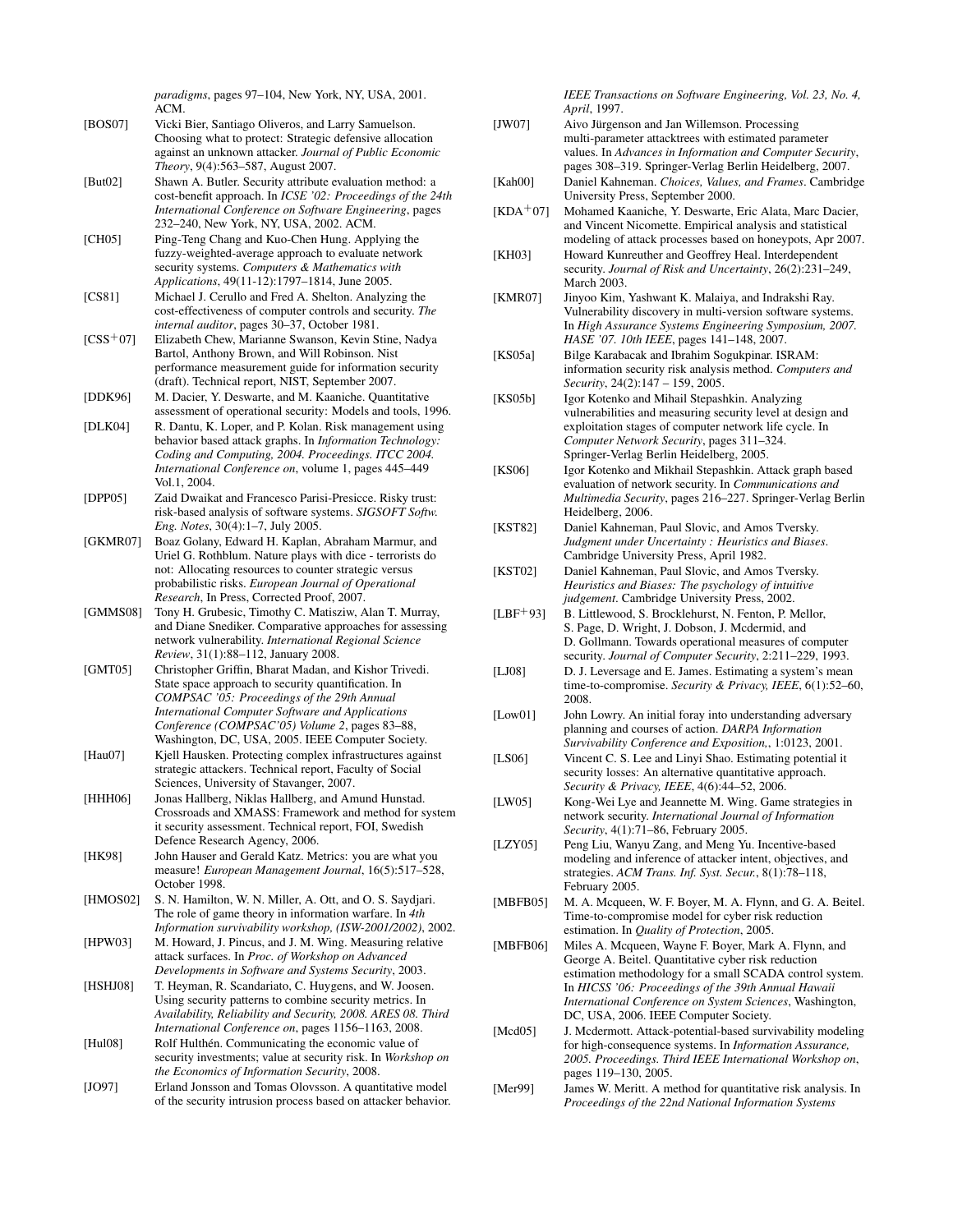*Security Conference*, 1999.

- [MGPVT02] B. B. Madan, K. Gogeva-Popstojanova, K. Vaidyanathan, and K. S. Trivedi. Modeling and quantification of security attributes of software systems. In *Proceedings of the International Conference on Dependable Systems and Networks*, pages 505–514, 2002.
- [MGPVT04] Bharat B. Madan, Katerina Goseva-Popstojanova, Kalyanaraman Vaidyanathan, and Kishor S. Trivedi. A method for modeling and quantifying the security attributes of intrusion tolerant systems. *Perform. Eval.*, 56(1-4):167–186, 2004.
- [MKF03] J. Mcdermott, A. Kim, and J. Froscher. Merging paradigms of survivability and security: stochastic faults and designed faults. In *NSPW '03: Proceedings of the 2003 workshop on New security paradigms*, pages 19–25, New York, NY, USA, 2003. ACM.
- [MKW07] P. K. Manadhata, D. K. Kaynar, and J. M. Wing. A formal model for a systems attack surface. Technical report, Carnegie Mellon University, 2007.
- [MSR07] Peter Mell, Karen Scarfone, and Sasha Romanosky. *CVSS: A Complete Guide to the Common Vulnerability Scoring Systems Version 2.0*. FIRST: Forum of Incident Response and Security Teams, June 2007.
- [MT04] B. B. Madan and K. S. Trivedi. Security modeling and quantification of intrusion tolerant systems using attack-response graph. *J. High Speed Netw.*, 13(4):297–308, October 2004.
- [MTMW07] P. K. Manadhata, K. M. C. Tan, R. A. Maxion, and J. M. Wing. An approach to measuring a systems attack surface. Technical report, School of Computer Science, Carnegie Mellon University, 2007.
- [MW04] P. Manadhata and J. M. Wing. Measuring a system's attack surface. Technical report, Carnegie Mellon University, 2004. [MW05] P. Manadhata and J. Wing. An attack surface metric.
- Technical report, Carnegie Mellon University, 2005.
- [MYY+07] Dapeng Man, Wu Yang, Yongtian Yang, Wei Wang, and Lejun Zhang. A quantitative evaluation model for network security. In *Computational Intelligence and Security, 2007 International Conference on*, pages 773–777, 2007.
- [Nic05] D. M. Nicol. Modeling and simulation in security evaluation. *Security & Privacy, IEEE*, 3(5):71–74, 2005.
- [NR06] Syed Naqvi and Michel Riguidel. Quantifiable security metrics for large scale heterogeneous systems. In *Carnahan Conferences Security Technology, Proceedings 2006 40th Annual IEEE International*, pages 209–215, 2006.
- [NST04] D. M. Nicol, W. H. Sanders, and K. S. Trivedi. Model-based evaluation: from dependability to security. *Dependable and Secure Computing, IEEE Transactions on*, 1(1):48–65, 2004.
- [ODK99] Rodolphe Ortalo, Yves Deswarte, and Mohamed Kaâniche. Experimenting with quantitative evaluation tools for monitoring operational security. *IEEE Trans. Softw. Eng.*, 25(5):633–650, September 1999.
- [oIS06] Bank of International Settlements. Basel II: International convergence of capital measurement and capital standards: a revised framework. Online publication, June 2006.
- [Ozm05] Andy Ozment. Software security growth modeling: Examining vulnerabilities with reliability growth models. In *Quality of Protection*, 2005.
- [Ozm07] Andy Ozment. Improving vulnerability discovery models. In *QoP '07: Proceedings of the 2007 ACM workshop on Quality of protection*, pages 6–11, New York, NY, USA, 2007. ACM.
- [Pay06] S. C. Payne. A guide to security metrics. Technical report, SANS Institute, 2006.
- [PJAS06] Joseph Pamula, Sushil Jajodia, Paul Ammann, and Vipin Swarup. A weakest-adversary security metric for network configuration security analysis. In *QoP '06: Proceedings of the 2nd ACM workshop on Quality of protection*, pages 31–38, New York, NY, USA, 2006. ACM.
- [Pop59] Karl R. Popper. *The Logic of Scientific Discovery*. Springer, 1959.
- [PPN06] Victor-Valeriu Patriciu, Iustin Priescu, and Sebastian Nicolaescu. Security metrics for enterprise information systems. *Journal of Applied Quantitative Methods*, pages 151–159, 2006.
- [RGH07] P. A. S. Ralston, J. H. Graham, and J. L. Hieb. Cyber security risk assessment for SCADA and DCS networks. *ISA Transactions*, 46(4):583–594, October 2007.
- [SBS+03] Marianne Swanson, Nadya Bartol, John Sabato, Joan Hash, and Laurie Graffo. Security metrics guide for information technology systems. Technical report, NIST, 2003.
- [Sch99] Bruce Schneier. Attack trees. *Dr. Dobb's Journal*, 1999.
- [Sch02] Stuart Schechter. Quantitatively differentiating system security. In *Workshop on the Economics of Information Security*, 2002.
- [Sch04] S. E. Schechter. Toward econometric models of the security risk from remote attacks. *Security & Privacy, IEEE*, 3(1):40–44, 2004.
- [Sch07] Bruce Schneier. The psychology of security, 2007.
- [SCHB07] Dan Shen, Genshe Chen, Leonard Haynes, and Erik Blasch. Strategies comparison for game theoretic cyber situational awareness and impact assessment. In *Information Fusion, 2007 10th International Conference on*, pages 1–8, 2007.
- [SdBF+02] Ketil Stolen, Folker den Braber, Rune Fredriken, Bjorn Axel Gran, Siv-Hilde Houmb, Mass Soldal Lund, Yahhis C. Stamatio, and Jan Oyvind Aagedal. Model-based risk assessment - the coras approach. In *Proc. Norsk Informatikkkonferanse (NIK'2002)*, pages 239–249, 2002.
- [SGF02] Gary Stoneburner, Alice Goguen, and Alexis Feringa. Risk management guide for information technology systems. Technical report, Information Technology Laboratory, National Institute of Standards and Technology, 2002.
- [SH00] Kevin J. Soo Hoo. How Much Is Enough? A Risk-Management Approach to Computer Security. Technical report, Consortium for Research on Information Security and Policy (CRISP), 2000.
- [SH02] Kevin J. Soo Hoo. How Much Is Enough? A Risk Management Approach to Computer Security. In *Workshop on the Economics of Information Security*, 2002.
- [SH03] Bomil Suh and Ingoo Han. The is risk analysis based on a business model. *Inf. Manage.*, 41(2):149–158, 2003.
- $[SHJ<sup>+</sup>02]$  O. Sheyner, J. Haines, S. Jha, R. Lippmann, and J. M. Wing. Automated generation and analysis of attack graphs. In *Proceedings of 2002 IEEE Symposium on Security and Privacy*, pages 273–284, 2002.
- [SHK06] Karin Sallhammar, Bjarne E. Helvik, and Sven J. Knapskog. A game-theoretic approach to stochastic security and dependability evaluation. In *Dependable, Autonomic and Secure Computing, 2nd IEEE International Symposium on*, pages 61–68, 2006.
- [SHK07] Karin Sallhammar, Bjarne E. Helvik, and Svein J. Knapskog. A framework for predicting security and dependability measures in real-time. *International Journal of Computer Science and Network Security*, 7(3):169–183, 2007.
- [Sim55] Herbert A. Simon. A behavioral model of rational choice. *The Quarterly Journal of Economics*, 69(1):99–118, 1955.
- [SKH05] K. Sallhammar, S. J. Knapskog, and B. E. Helvik. Using stochastic game theory to compute the expected behavior of attackers. In *Applications and the Internet Workshops, 2005. Saint Workshops 2005. The 2005 Symposium on*, pages 102–105, 2005.
- [SLN04] Sankalp Singh, James Lyons, and David M. Nicol. Fast model-based penetration testing. In *WSC '04: Proceedings of the 36th conference on Winter simulation*, pages 309–317. Winter Simulation Conference, 2004.
- [SPG98] Laura Painton Swiler, Cynthia Philips, and Philips Gaylor. A graph-based network-vulnerability analysis system. Technical report, SANDIA, 1998.
- [Str90] Detmar W. Straub. Effective is security: An empirical study. *Information Systems research*, 1(3):255–276, September 1990.